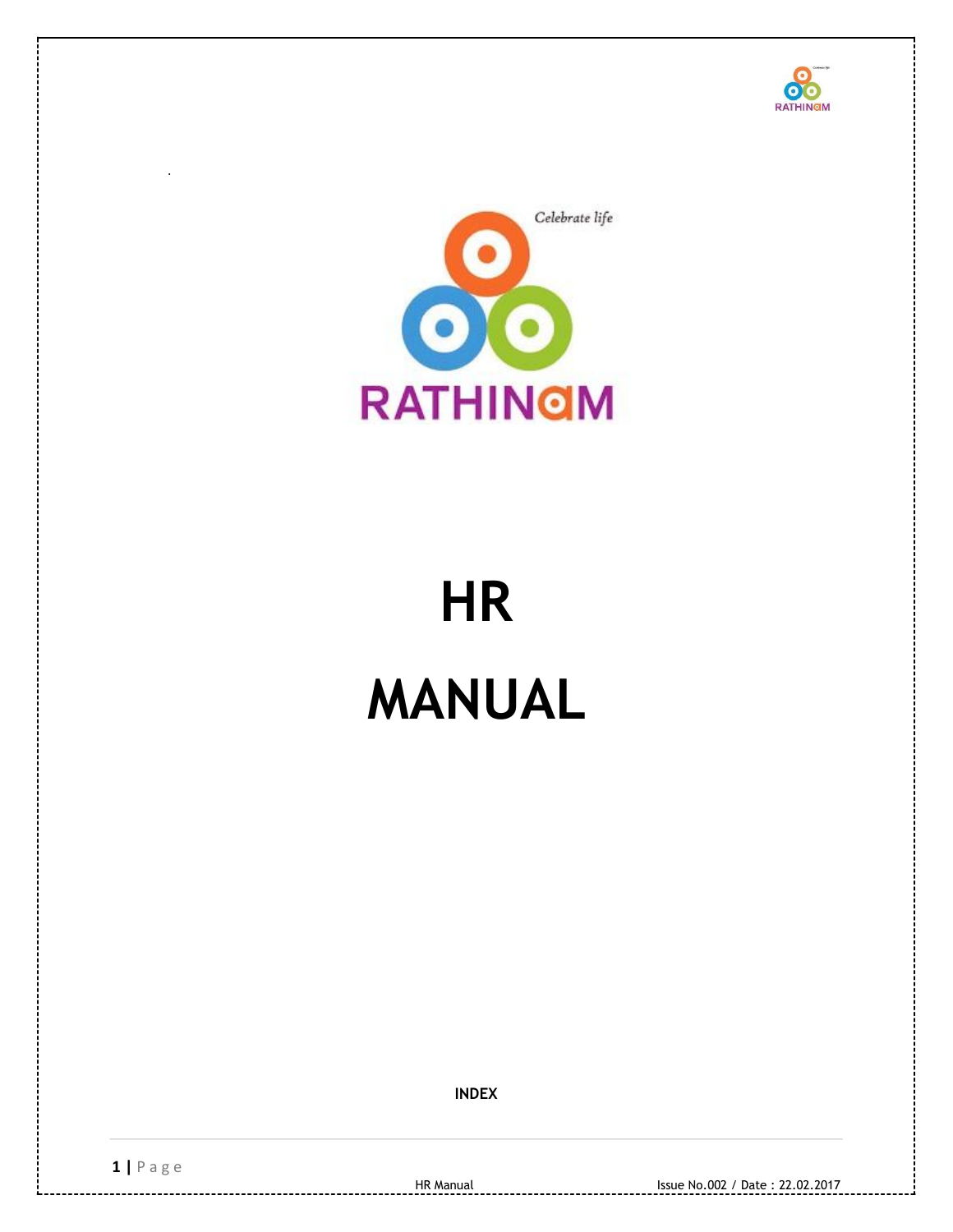

- 1. Introduction
- 2. Expectation
- 3. Know about Organization Vision, Mission and Motto Organization Chart
- 4. Recruitment Process
	- a. Recruitment & Selection
	- b. Employee Referral Program
	- c. Hiring of retired Person on contract
	- d. Joining Formalities
	- e. Joining Date
	- f. Welcome Kit
	- g. Induction Program
	- h. Probation
- 5. Compensation details
	- a. Salary Cycle
	- b. Salary Structure
- 6. Attendance & Leave Policy
	- a. Attendance
	- b. Working Hours
	- c. Permission
	- d. Leave policy
- 7. Travel policy
	- a. Outstation Travel Policy
	- b. Foreign Travel Policy
	- c. Local Conveyance
	- d. Mobile Allowance
- 8. Benefits & welfare
	- a. Education Scheme
	- b. Employee Utilization
	- c. Group Health Insurance
	- d. Personal Accident Insurance
	- e. Hospital Tie up
	- f. Transport Facility
	- g. Birthday gift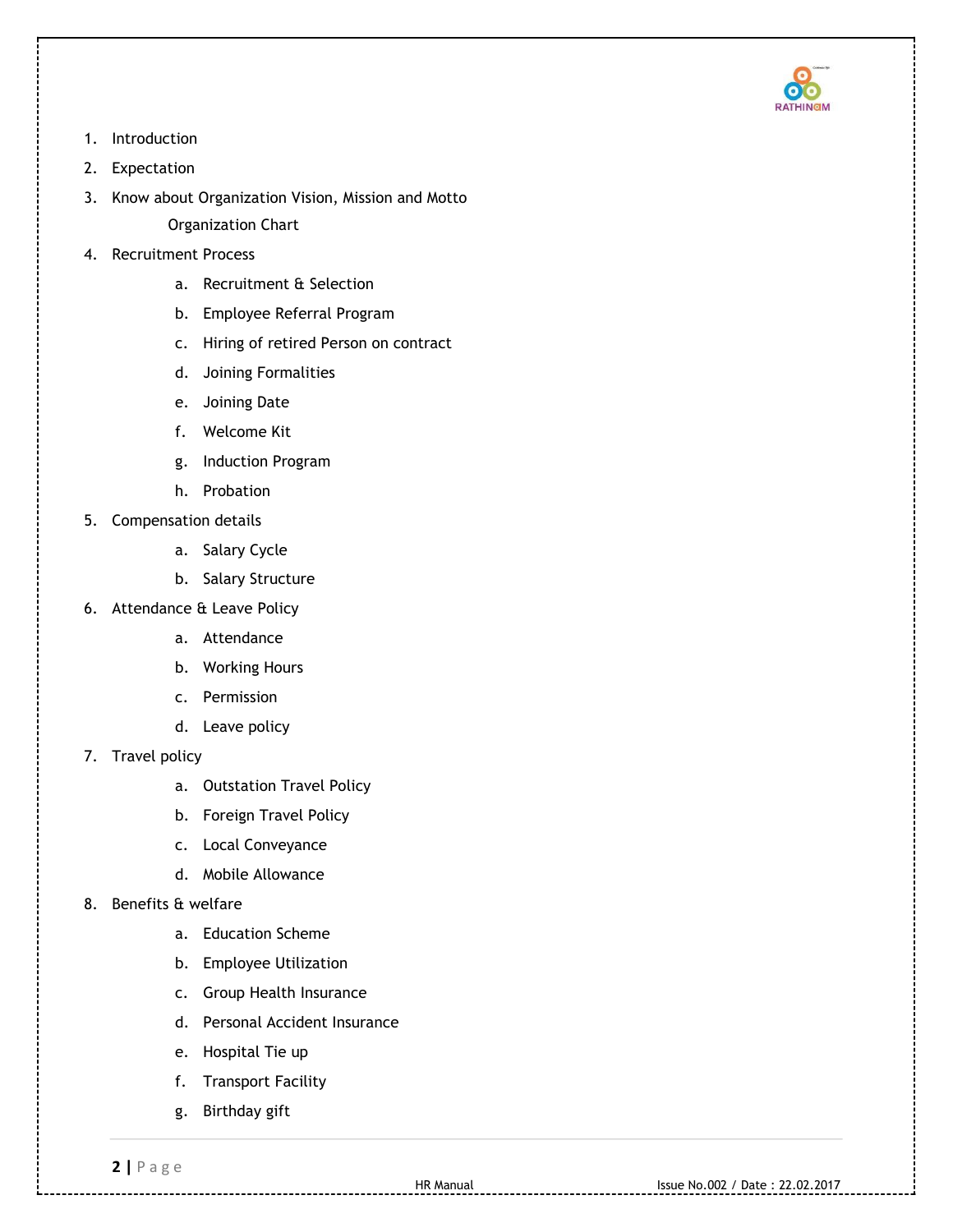

- h. Marriage Gift
- i. Advance
- j. Employee Subsidiary Food
- 9. Dress Code
- 10. Grievances
- 11. Disciplinary Matters
	- a. Disciplinary action
	- b. Women in Work Place
- 12. Leaving the Organization
	- a. Notice Period
	- b. Cessation of Employment
	- c. Resignation
	- d. Retirement
	- e. Termination
	- f. Expiry of Contract Period
	- g. Return of Office Property
	- h. Lien on Service
	- i. Exit Interviews
	- j. Full and Final Settlement

# **1. Introduction**

The "Employee Handbook" Serves two purposes. Firstly, it informs the employees' about the rules, regulations, policies, and procedures and, secondly, it gives support to the supervisors when they need to enforce these regulations and policies.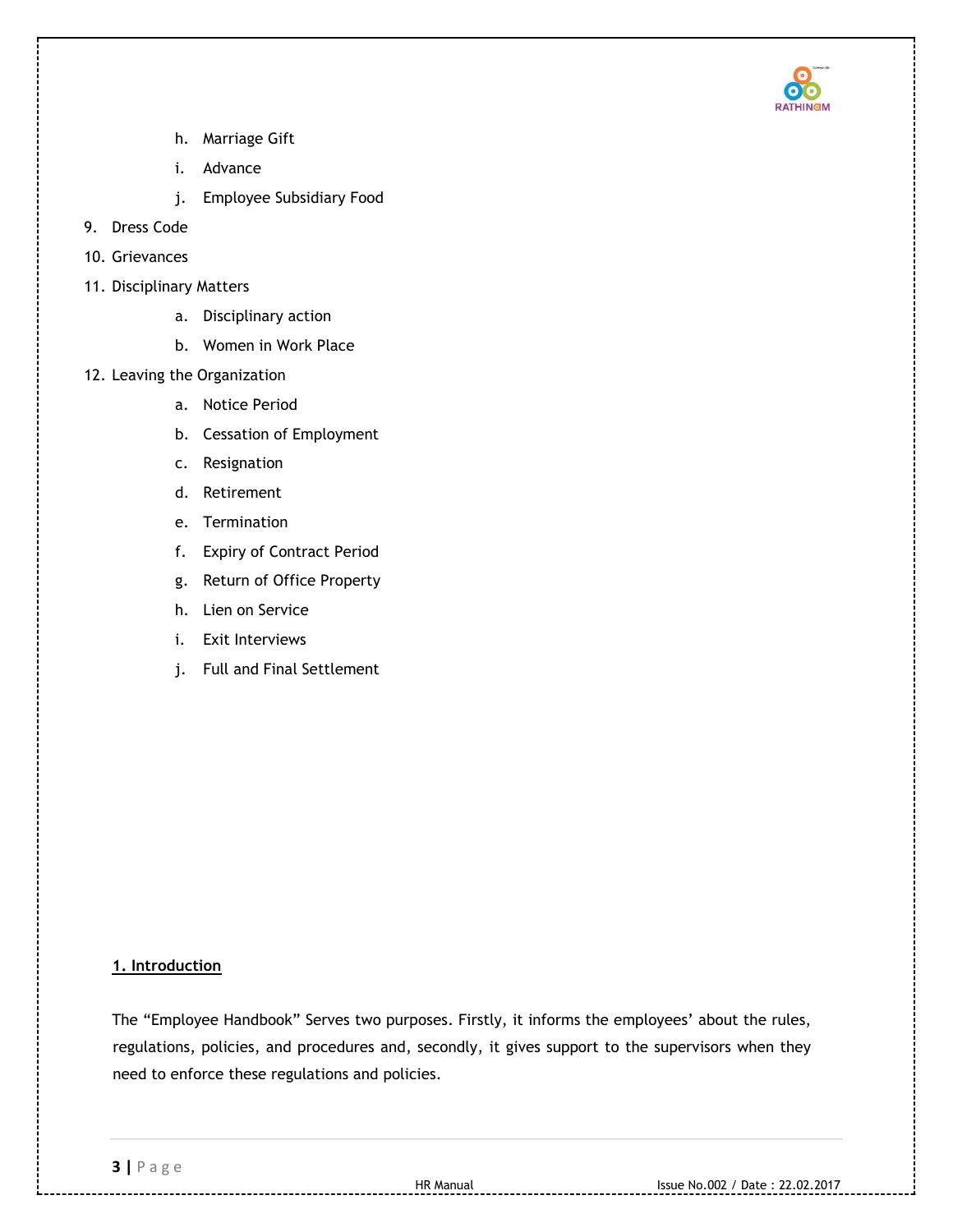

Every employee should follow these rules so that the goals of the organization can be achieved amicably and ultimately provides a sense of satisfaction to both the employees and the organization. Finally, we want to make your journey of work life a mutually beneficial and fruitful one. This handbook provides answers to most of the questions you may have about benefit programs, policies, rules, and procedures.

The information in this handbook is important to all of our employees. Read the manual which is available in our group website. You can refer to this handbook when you have query about organization policies and benefits.

If you have any questions / doubts after going through this handbook, please do not hesitate to get them clarified by your superior or the HR Department. These policies, benefits and rules as explained in this handbook may be revised from time to time. This handbook supersedes all other previous circulars. If and when they are revised you will be informed through new circulars.

You have joined an organization that has established an outstanding reputation for quality services. Credit goes to each one of our employees. We hope, you too will find satisfaction and take pride in working here.

We hope your association with our organization will be a mutual beneficial and pleasant one.

**\*Please Note: The Management may at its discretion to add / amend / delete any of the Provisions mentioned in this handbook as it deems fit from time to time.** 

## **2. Expectation**

**What Rathinam expects from you** 

- $\checkmark$  Contribute fully to the job and hence help to attain the organization's vision and mission.
- $\checkmark$  Carry out the activities using highest ethical principles.
- $\checkmark$  Provide best of service to the students & clients.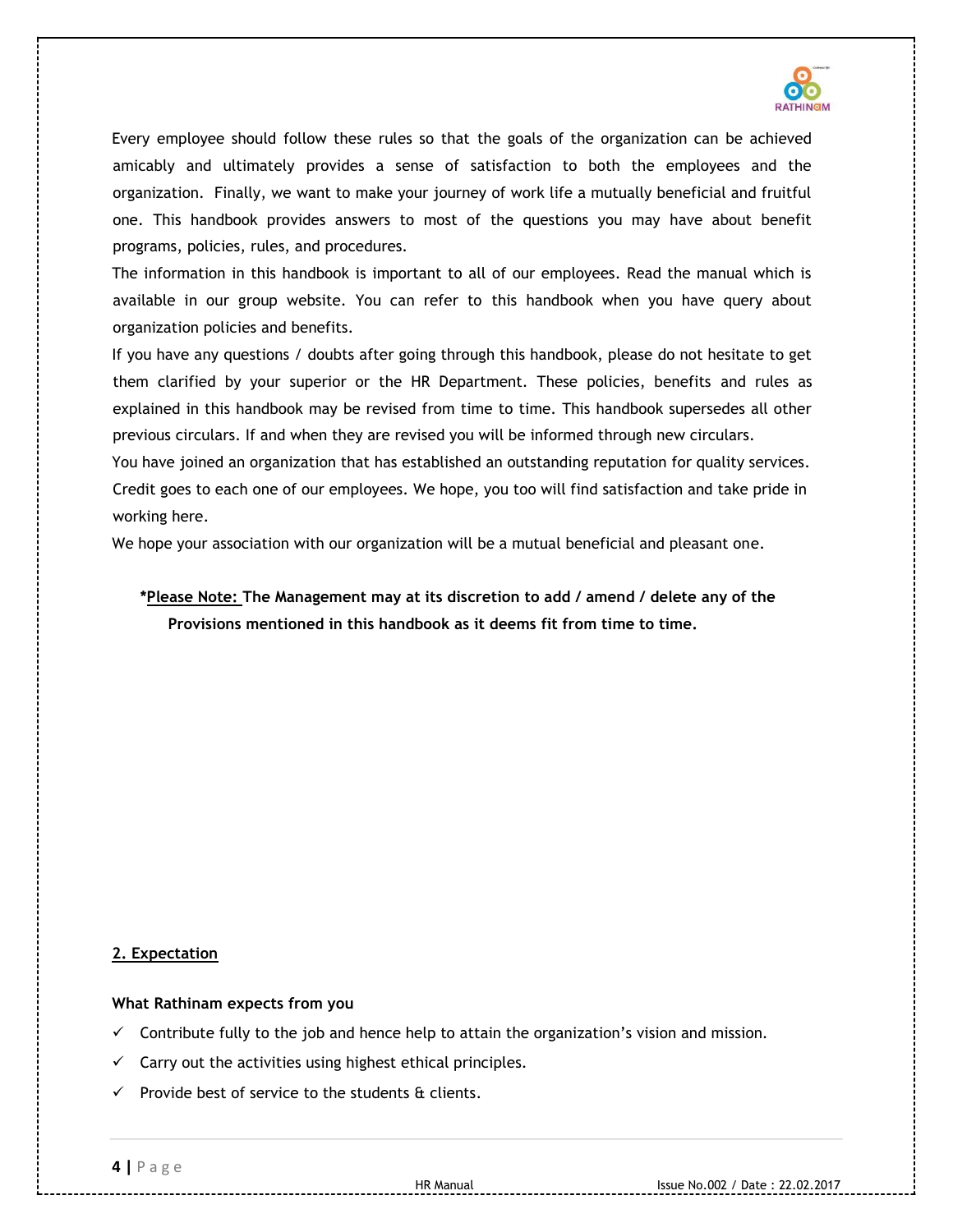

- $\checkmark$  Quality of contribution is essential. Your first responsibility is to know your duties and how to do them effectively.
- $\checkmark$  Put forward any idea, which you feel would be useful and could add value to the organization.
- $\checkmark$  Have a cordial atmosphere wherein the employees/Students shall approach the management at any time to discuss any issue.

## **What you can expect from Rathinam**

- $\checkmark$  You will be appreciated and recognized for good work done, for making an extra effort and for coming providing innovative ideas.
- $\checkmark$  You will be treated equally without any bias of any kind what so ever.
- $\checkmark$  You will be given opportunity and resources to improve your competence.
- $\checkmark$  Clear communication, which leads to good interpersonal relations between peers, subordinates, supervisors and ultimately to success of Organization.
- $\checkmark$  Mutual respect in working relationships.

# **3. Know your Organization**

Rathinam Group provides an impact on all aspects of life, to which learning is just one aspect. The college preempts what education in the future would be because any learning environment that exists in isolation, divorced from the reality of the world outside the campus is bound to be progressive in every respect.

Rathinam is more than just a college. It has a new idea in education that takes the concept to a higher stratum. It's an experience that no other educational institution in this category can offer. It's about life in all its dimensions – Learning, Working and Living.

An inspiring and optimistic motto with a message of celebrating life i.e. living your life, rather than just spending it without a motto or the realization of the goal. An intimation to everyone to treat your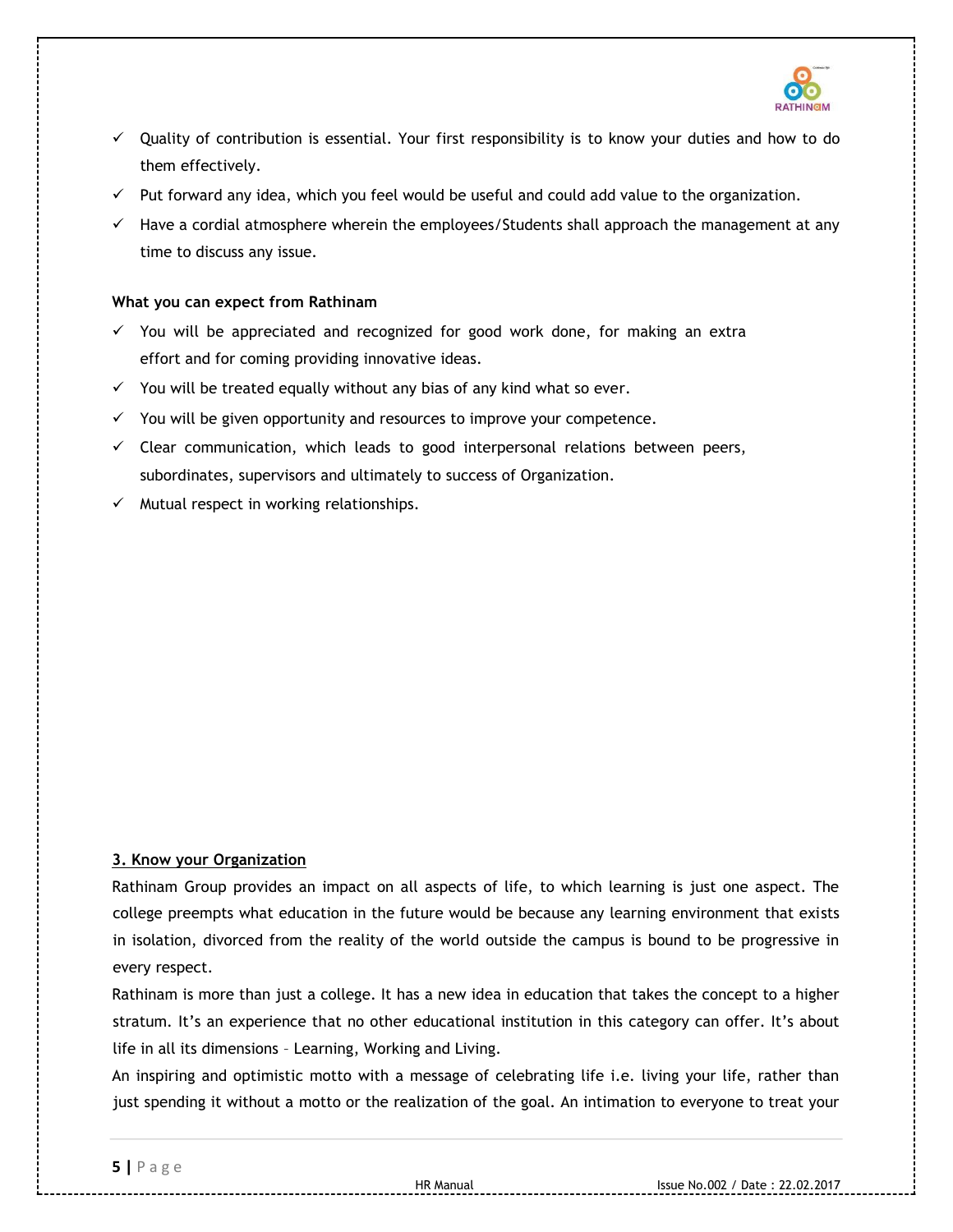

life as a festival of your thoughts and decisions and celebrate it with the utmost joy in the form of never ending quest for success.

"The campus has about 4000 students under the institutions" and about 2500 employees in 14 different companies located in the Technology Parks and SEZ. Rathinam Group now plays a larger role by pioneering education, Information Technology (IT) development and infrastructure development (IT Park / Housing Development) in South Coimbatore.

The Group is set in a sprawling 70 acre campus that is a part of the

- 1. Rathinam College of Arts & Science
- 2. Rathinam Technical Campus (Engineering)
- 3. Rathinam Institute of Management
- 4. Rathinam International Public school (City Campus & Advanced)
- 5. Rathinam Techzone
- 6. IT Park /Special Economic Zone
- 7. Rathinavani FM (Community Radio)
- 8. Rathinam Shelters

Located on NH-209 within Coimbatore Corporation limits 30 minutes travel from Gandhipuram, Coimbatore.

So the advantages that it offers are indeed enormous with Project and in-house training at the IT Park and SEZ within the campus.

Access to professionals, real time experience and better institutional industry interaction is facilitated by the proximity of the SEZ. It is a new idea in education that takes the concept of education to a higher stratum.

# **Rathinam Group of Institution**

# **VISION**

A world renowned INDUSTRY-INTEGRATED INSTITUTION that imparts knowledge, skill, and research culture in young men and women to suit emerging young India.

# **MISSION**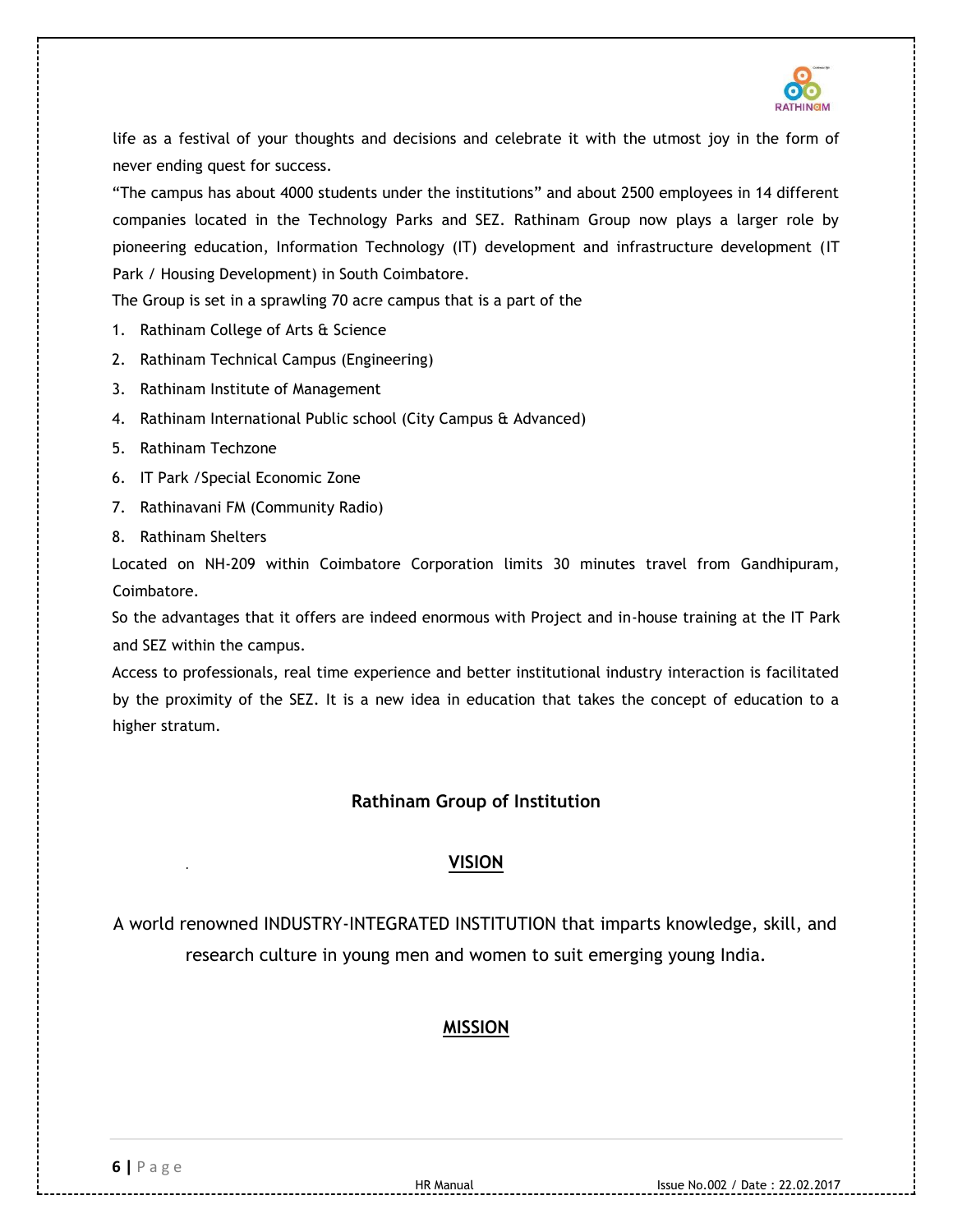

To provide quality education at affordable cost, and to maintain academic and research excellence with a keen focus on INDUSTRY-INTEGRATED RESEARCH AND EDUCATION.

# **MOTTO**

Meaningful INDUSTRY-READY education and research by all means

Dr. Madan A Sendhil Chairman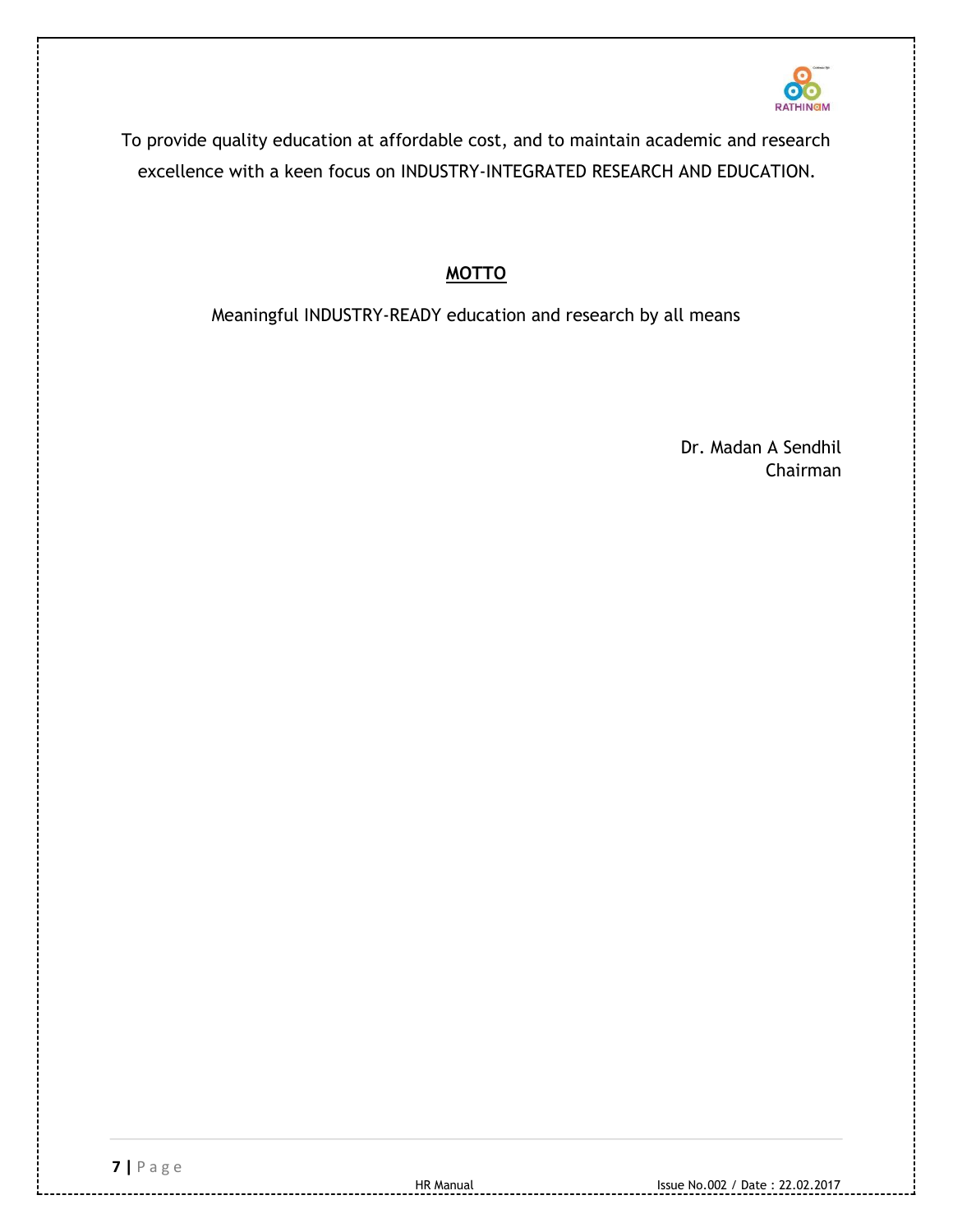

# **Organization Chart**

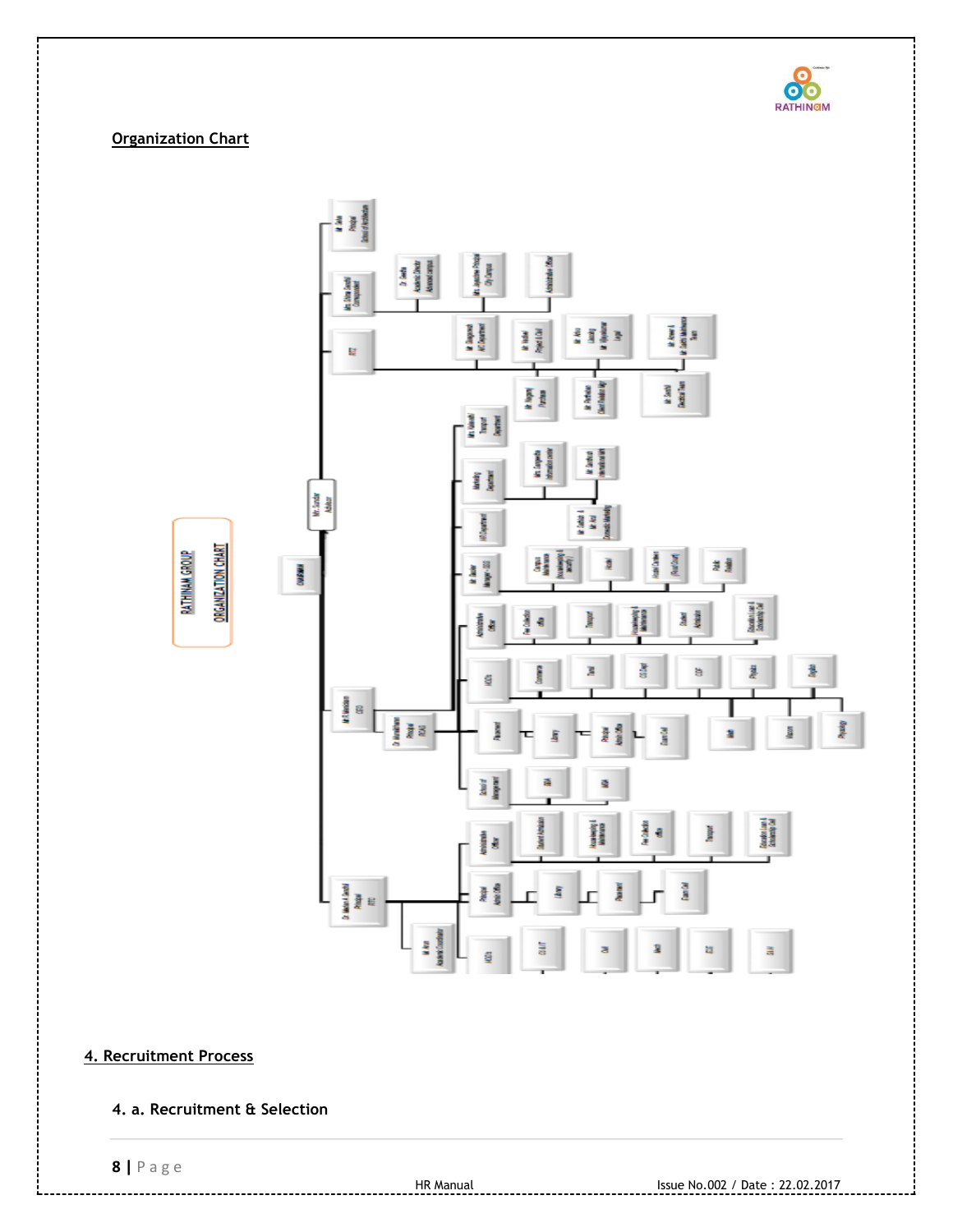

## **Our Approach**

We ensure the availability of right candidate, in the right time as per the manpower plan. Ensure the availability of quality human resources and support the smooth functioning of the business. We hope to establish as a quality employer attracting high quality applicants at all times and ensure that the best applicant is hired.

## **To do this we are committed to:**

 Ensure that all our recruitment and selection processes are carried out in accordance with our "Equal Opportunities Policy".

We recruit internally wherever possible- either through career progress/Internal Promotion/Inter Department Transfer and also recruit externally if there are no suitable internal candidates. It is done through various sourcing activities like Job Posting / Free ads' / paper ad and Employee Referral. Use progressive, consistent, fair recruitment and selection methods. Continually help develop the skills and talents of our employee's.

## **Hiring Process**

## *Job Requisition:*

The respective department HOD /Principal provide the manpower requisition with the approval of CEO for New Position. Replacement shall be made without the approval of CEO. HR facilitates the sourcing of the right candidate after the validation of New Hiring / replacement within budget. *Selection:*

The selection of a candidate is done based on the recommendations of the Selection Committee for Academic, Administration, Technical and Business Development.

All candidates are selected based on the following parameters. This is in addition to Qualification criteria.

- Functional knowledge, Technical skills, Attitude, Relevant Experience, Educational background, Career focus, Communication skills and Personality.

| <b>Stages</b>          | <b>Teaching Faculty</b> | <b>Non-Teaching Staffs</b> |
|------------------------|-------------------------|----------------------------|
| <b>Written Test</b>    | Yes                     | Yes                        |
| Demo Class             | Yes                     | NA                         |
| HOD / Panel Interview  | Yes                     | Yes                        |
| Management             | Yes                     | Yes                        |
| HR - Final Negotiation | Yes                     | Yes                        |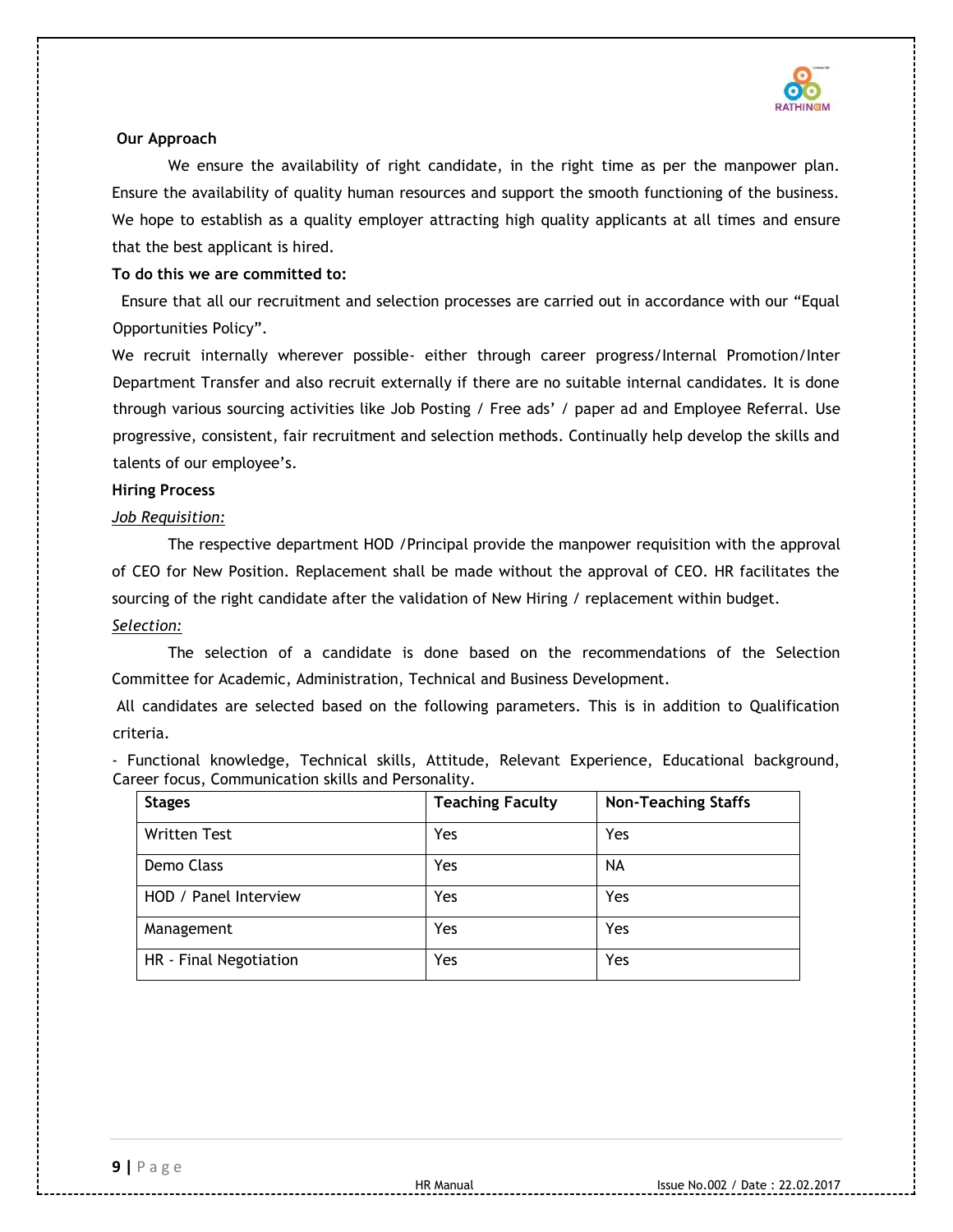

If the candidate clears all assessments/interviews and is found good to be hired, the candidate profile is passed on to HR for Validation. The HR Validation would include Internal Parity Check in terms of Compensation & role, education & prior experience validation, and adherence to the hiring process and salary negotiation.

## **4. b. Employee Referral Program:**

The objective of this program is to encourage employees to refer deserving and eligible individuals for the open positions.

## *Eligibility:*

All active employees are eligible to refer suitable candidates. If the referred candidate is hired, Cash reward will be given to the referrer. However, the following policy shall not be applicable to the employees of the following groups:

- $\checkmark$  Human Resources Team
- Respective Hiring Principal / Heads *Procedure:*

Recruitment team shall notify employees of vacant positions internally.

Employees should send the referral's CVs to HR department with the referrer's Name, Emp. no, Dept., & Division.

## *Reward:*

- 1. If the referred candidate is hired, Cash prize will be given to the referrer.
- 2. Cash Reward shall be given only if the referred candidate completes his/her 3 months of service in our Organization.
- 3. Referral amount is Three (3) day's salary or Rs.3000/ per candidate whichever is lower. 4. This program is applicable only in RTC, RIM, RCAS,RIPS and RTZ

## **References Check**

HR Dept. will ensure that the selected employee has met our job requirements and has proven track record of achievement and reliability in their earlier jobs.

- 1. Pre-Employment verification shall be done from his/ her previous employment.
	- Employment will be confirmed only after the receipt of satisfactory references.

## **Contractual Employees**

Contractual employees will be covered by a different contract or agreement. The remuneration or compensation will be defined in the agreement or contract letter.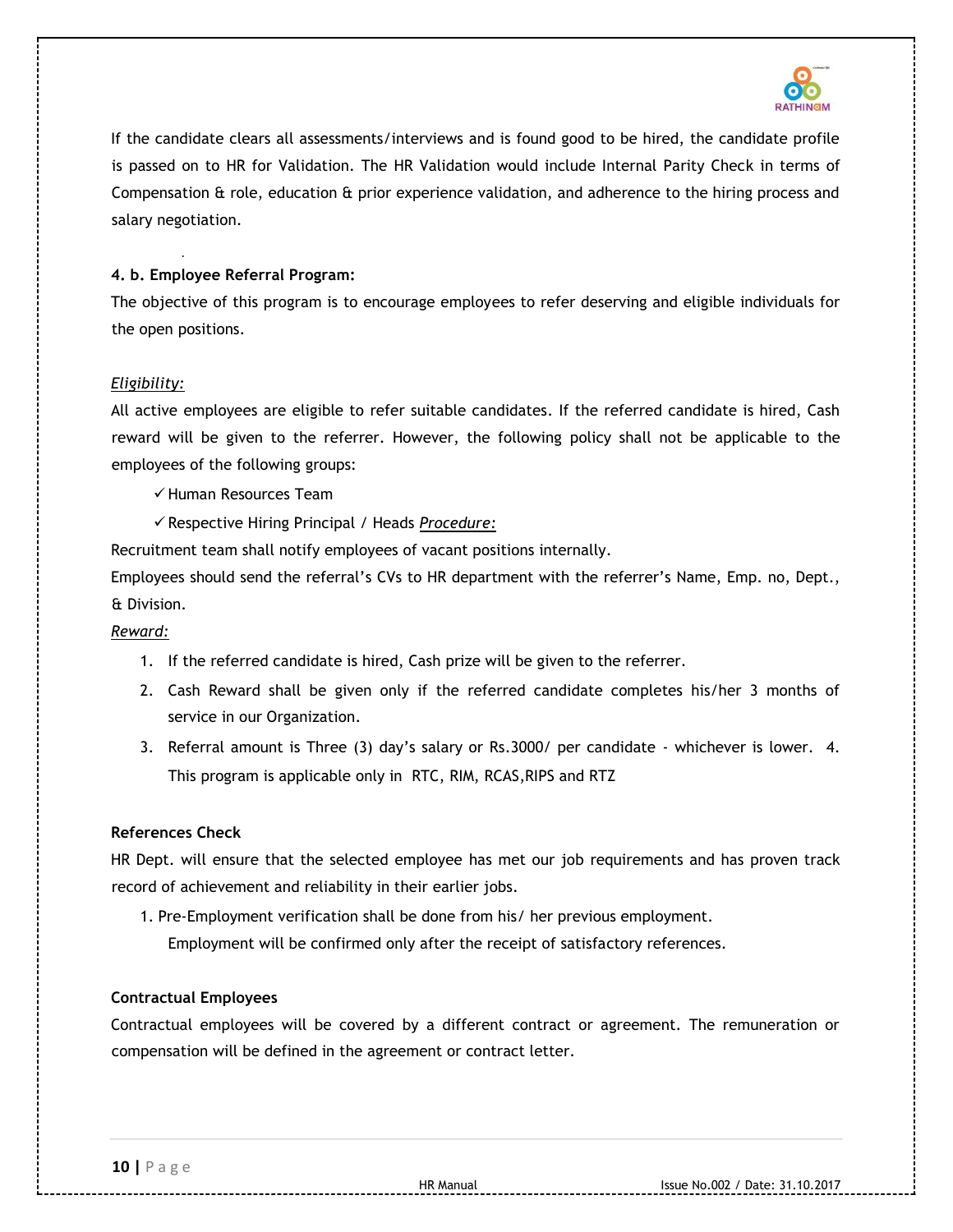

# **Offer Rollout**

After completion of the Interview and reference processes, Candidate's profile will be submitted to the Management for the approval.

Based on the Management approval and recommendation, an offer is made to the approved candidate and the soft copy of the offer will be e-mailed / sent as a letter to the candidate.

The Candidate on receipt of the offer letter confirms his/her offer acceptance, adherence to the policies and the date of joining mentioned on the Offer letter. The candidate is expected to furnish all required documents at the time of joining as detailed in the offer letter.

# **4. C. Hiring of retired persons on contract**

Persons retired from Government /private organization can be recruited as per the detailed instructions mentioned below.

# I. Remuneration:

The staff hired on contractual basis will be paid a consolidated remuneration and No other allowance will be payable over and above the consolidated amount.

# II. Approving Authority:

The approving authority for hiring a contract person will be Chairman – Rathinam Group, after submitting the proper request note from the respective division.

# III. Eligibility:

The candidate should have retired from the services of Central/State Government, Local Bodies, defense service or equivalent services,

- $\checkmark$  He/she should be less than 65 years of age.
- $\checkmark$  The candidate should be medically fit for which a medical certificate from a Registered Medical Practitioner need to be submitted.
- $\checkmark$  The candidate should be free from vigilance angle at the time of retirement. (As a proof of this, a copy of the Pension Payment Order/ Gratuity Payment will have to be submitted. )
- $\checkmark$  The person should have working knowledge of Computer such as MS-Office (Words & Excel), Internet and e-mail.

# IV. Term of hiring: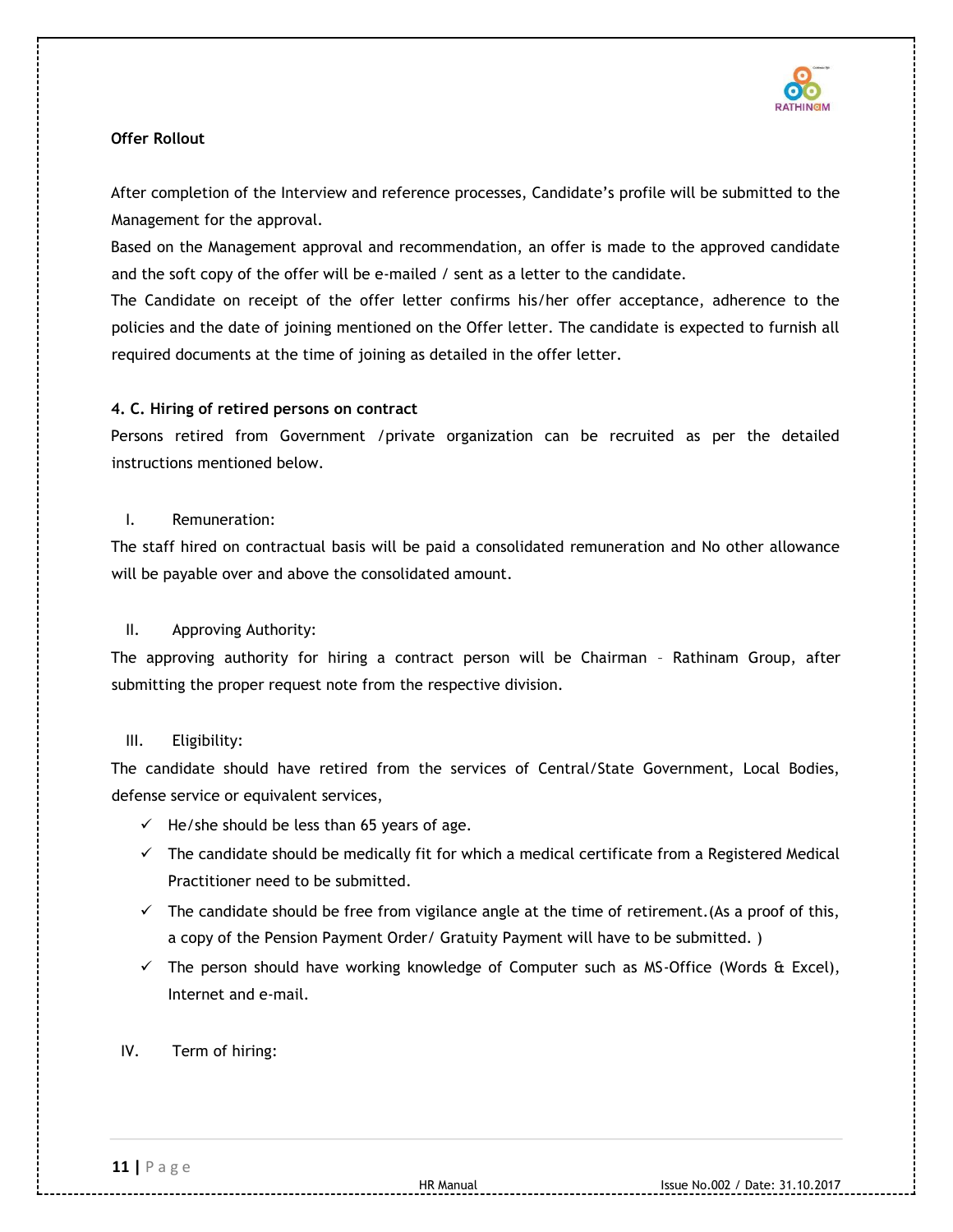

The contract of hiring will be for One (1) year and the same will be renewed on yearly basis based on satisfactory work and conduct report/ performance.

## V. Renewal of Contract:

Request for continuity of service has to be initiated through specific form signed by HRD and employee need to be submitted to RRC ( Recruitment & Remuneration Committee) One (1) month before end of the period. IF the form does not return signed by the Head of Recruitment committee, the contract period expires naturally and his/ her salary will not be processed. The designation of the employee may be continued and the employee will automatically move to On-call based paid for specific service unless the employee specifically wants to remove this provision. On-call basis will be defined and the letter will be issued automatically by the HRD to the employee if the extension request doesn't come signed by the Head of RRC.

This extension period will not beyond the age of 65 years.

# VI. Entitlement of leave:

The contractual Staff will be allowed to avail one leave per completed calendar month. Leave pertaining to previous month, if not availed, will not be allowed to be carried forward.

## VII. Termination of services:

The services of any contractual Staff may be terminated without any notice for any lapse/irregularity committed by him/her or the work and conduct not found satisfactory.

## **4. d. Joining Formalities**

On joining, the candidates are requested to furnish original of the following documents as applicable:

- 1. Proof for the date of birth (Birth Certificate, Election ID card, SSLC marks sheet, etc.).
- 2. Certificates of educational qualifications (including marks sheets from SSLC/SSLC till the highest qualification).
- 3. Relieving letter of all previous employments.
- 4. Documents showing the proof of the compensation last drawn (Salary slips of last 3 months)
- 5. Photo ID proof (PAN Card, Election ID card or Driving License and AADHAR Card, etc).
- 6. Five recent passport size photographs.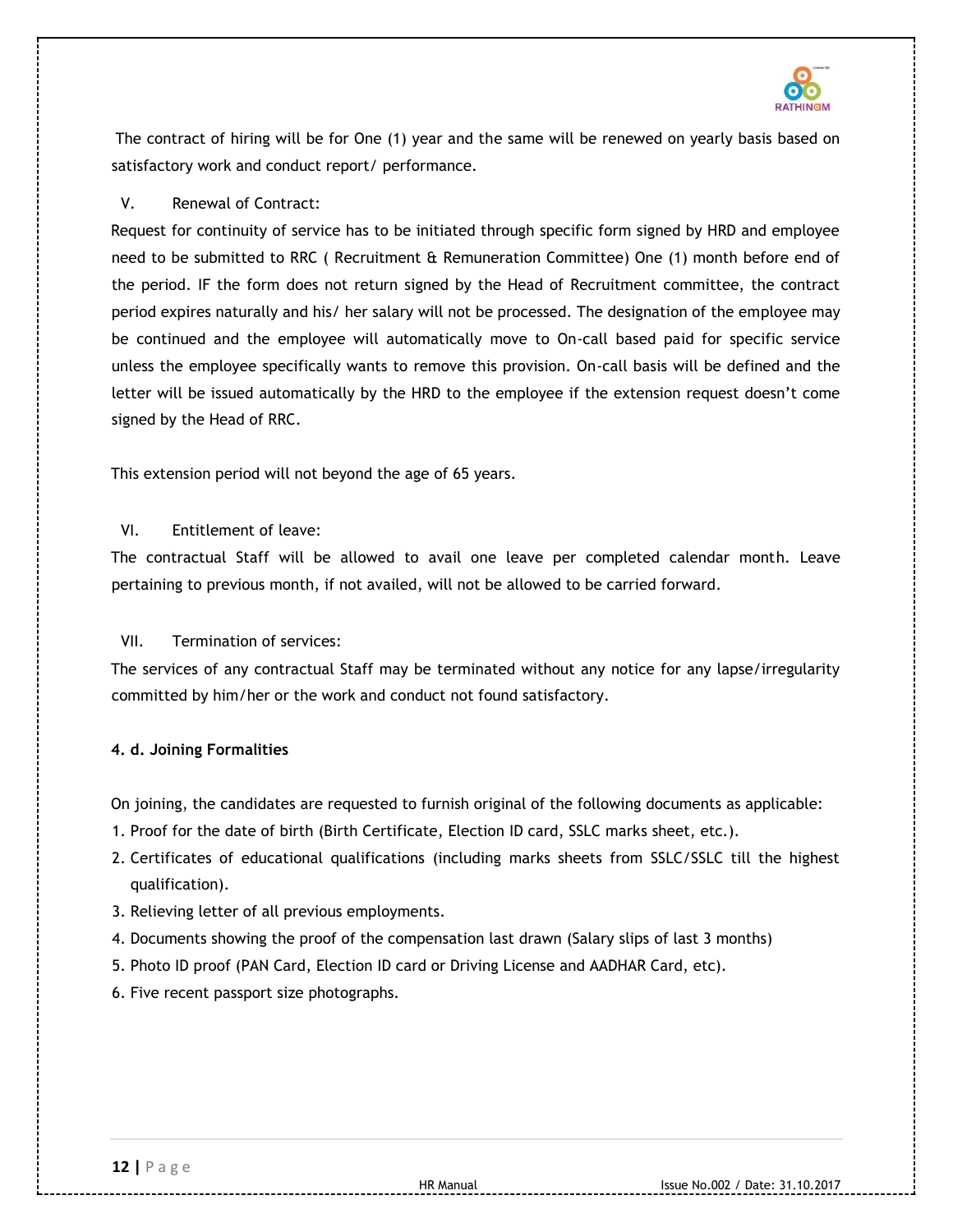

## **4.e. Joining Date**

HR shall issue an offer letter on the agreed terms and conditions and collect the acceptance in the defined format. The Applicant shall join the Organization every week Friday of the month. In the event of the Friday falling on any holiday, the joining shall happen on the next day and be put for induction.

## **4. f. Welcome Kit**

After Completion of Joining Formalities "Employee Welcome Kit" will be provided to New Joinees with the below mentioned record.

- 1.Welcome Letter
- 2.Organization's Profile
- 3.HR /Employee Manual (Employee ID, Mail ID, Leave details and General Info)
- 4. Internal telephone directory
- 5.Job description with KRA
- 6. Induction Schedule
- 7. Stationery (Pen, Notepad, Pencil)
- 8. ID Card & Visiting Cards (depends on cadre)

A welcome onboard circular will be forwarded by HR Department to all the employees of Rathinam Group.

## **4. g. Induction Program**

Induction is the first step in building a two -way relationship between the Institute and the new employee. The transition to the new workplace is made easier and more effective for the new employee.

## Objective

- 1. To ensure that the new employees feel comfortable and part of the Institute.
- 2. To build loyalty through an effective induction process, setting clear expectations and providing ongoing training and feedback.
- 3. To give employees an opportunity to discuss and set career development goals for themselves and their department.

# **Responsibility**

- 1. HR Dept
- 2. Department Head
- 3. Institution Head

**13 |** P a g e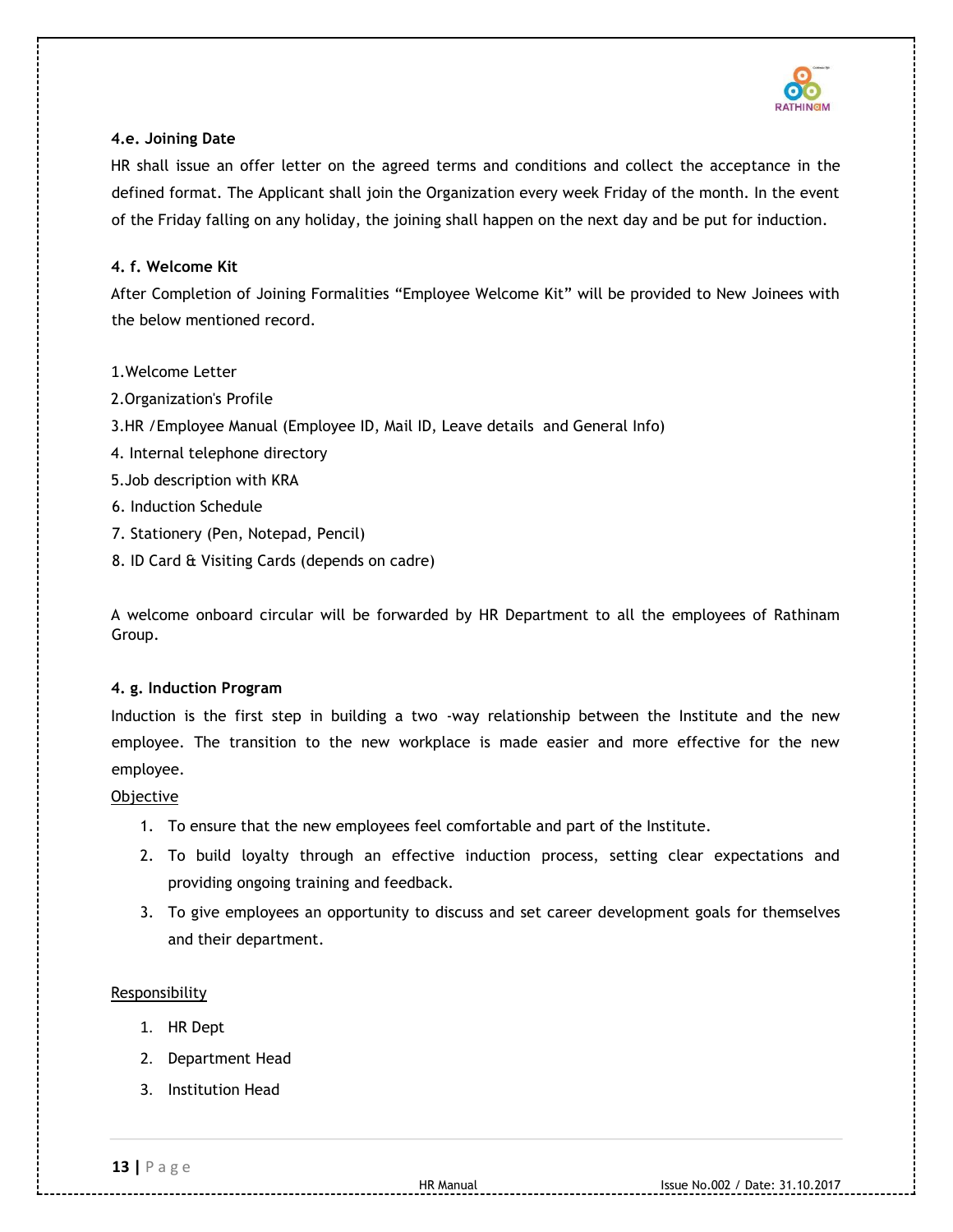

Two Day Induction program.

|         | Forenoon (FN)                                  | Afternoon (AN)                                      |
|---------|------------------------------------------------|-----------------------------------------------------|
| Day 1   | Joining Process, HR policy and<br>Introduction | Department HOD<br>Orientation & Institution<br>Head |
| Day $2$ | ERP Training, IT Training, Space<br>allotment  | Campus tour, Feedback                               |

## **4. h. Probation**

All the new employees who are on probation are subject to confirmation of service process after the completion of one year of service.

The HR shall initiate the process in advance and forward the confirmation sheet to the concerned Principal / Head for reviewing the performance of the employee under probation. The concerned Principal/ Head is required to send the filled appraisal forms within 10 days from the date of receipt from HR. Based on the recommendations of the HOD, the services of the employee shall be confirmed on the roles of the Organization or the probation period may be extended depends on the recommendation from Head with the discretion of the Management.

# **5. Compensation details**

# **5. a. Salary Cycle**

Salary Cycle for Rathinam Group employees as follows.

- 1. Attendance is Calculated from  $21^{st}$  to  $20^{th}$  of next month to all the employees expect RIPS.
- 2. For RIPS Salary Cycle will be from  $1<sup>st</sup>$  to  $30/31<sup>st</sup>$ .
- 3. Salary will be credited through Salary Account in the Bank before  $10<sup>th</sup>$  of every month.

# **5. b. Salary Structure:**

## **CTC (Cost to Organization)**

The full form of CTC means Cost To Company. It is a term, which signifies the total cost that a Organization would incur, on you, as an employee in a year.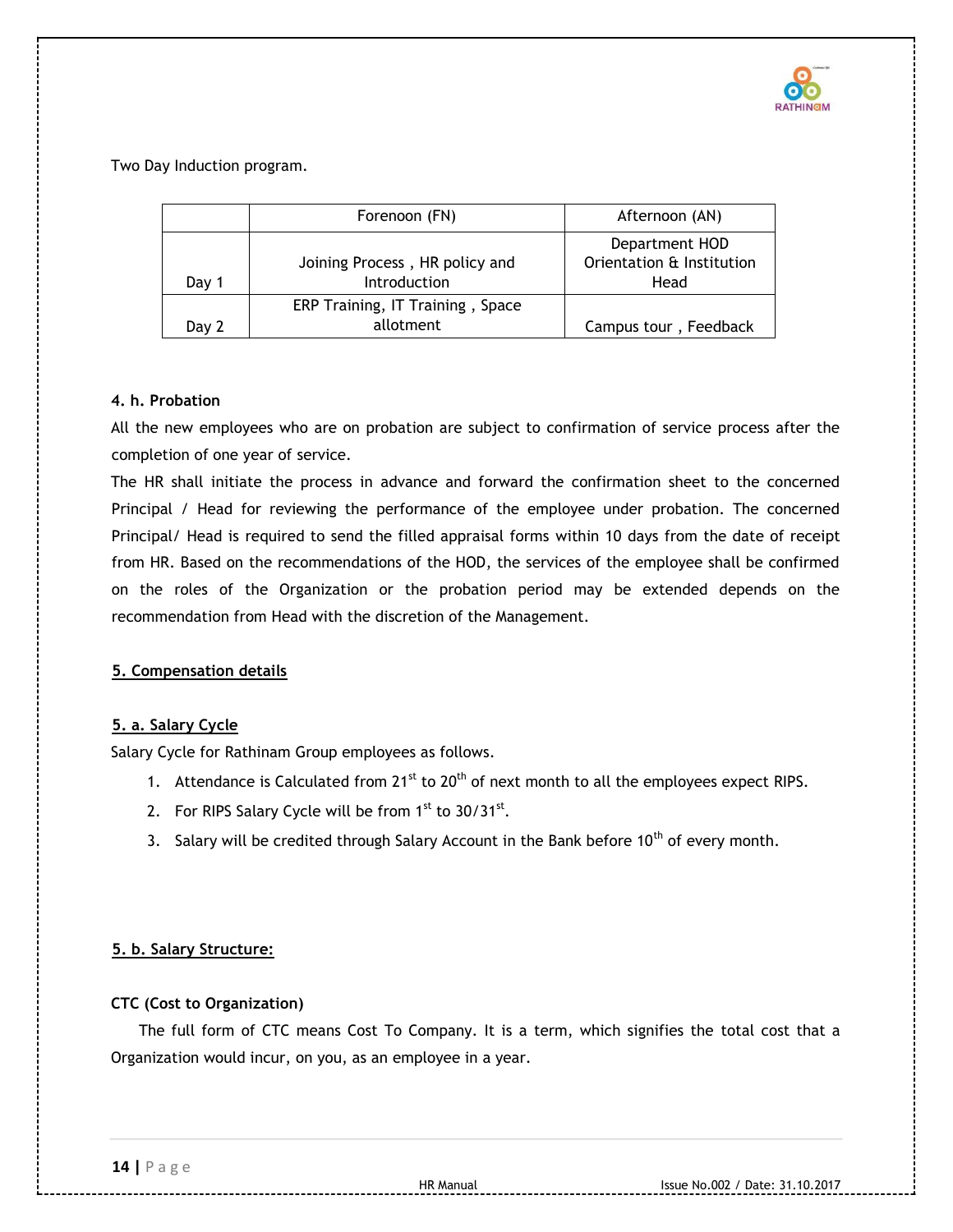

The breakup of various elements in CTC would talk about the basic salary, HRA (House rent allowance) and other such allowances. Please note that CTC which contains all monetary and nonmonetary values spent on an employee.

**Basic:** 

It is computed as 60% of Cost To Organization.

#### **House Rent Allowance:**

It is computed as 20% of Cost To Organization.

(Income Tax rebate may be claimed by the employees as per existing tax laws.)

#### **Conveyance Allowance**

Employees will be paid conveyance allowance of Rs.800/- per month. (Fixed slab)

#### **Adhoc Allowances**

This component will be calculated from remaining salary of other components.

#### **Deductions**

#### **Provident Fund:**

It is included in the CTC of the salary Structure Employee Contribution: 12% from Salary except HRA Component Employer Contribution: 13.36% from Salary except HRA Component

## **Other deductions from Salary:**

Income Tax, Professional Tax, Employee's and Organization's Contributions towards Provident Fund and all other statutory deductions, which may be applicable from time to time will be deducted from the salary. The amounts deducted will be shown on the pay-slip.

## Professional Tax:

According to the Tamilnadu Municipal Laws (Second Amendment) Act, 1998, Professional Tax Shall be deducted once in 6 months (Half yearly) for the period April to September and October to March of each year in your Gross salary as per the slab mentioned below.

| S No | Average Half Yearly Income Slab   Half yearly Tax |     |
|------|---------------------------------------------------|-----|
|      | up to Rs.21000/-                                  | Nil |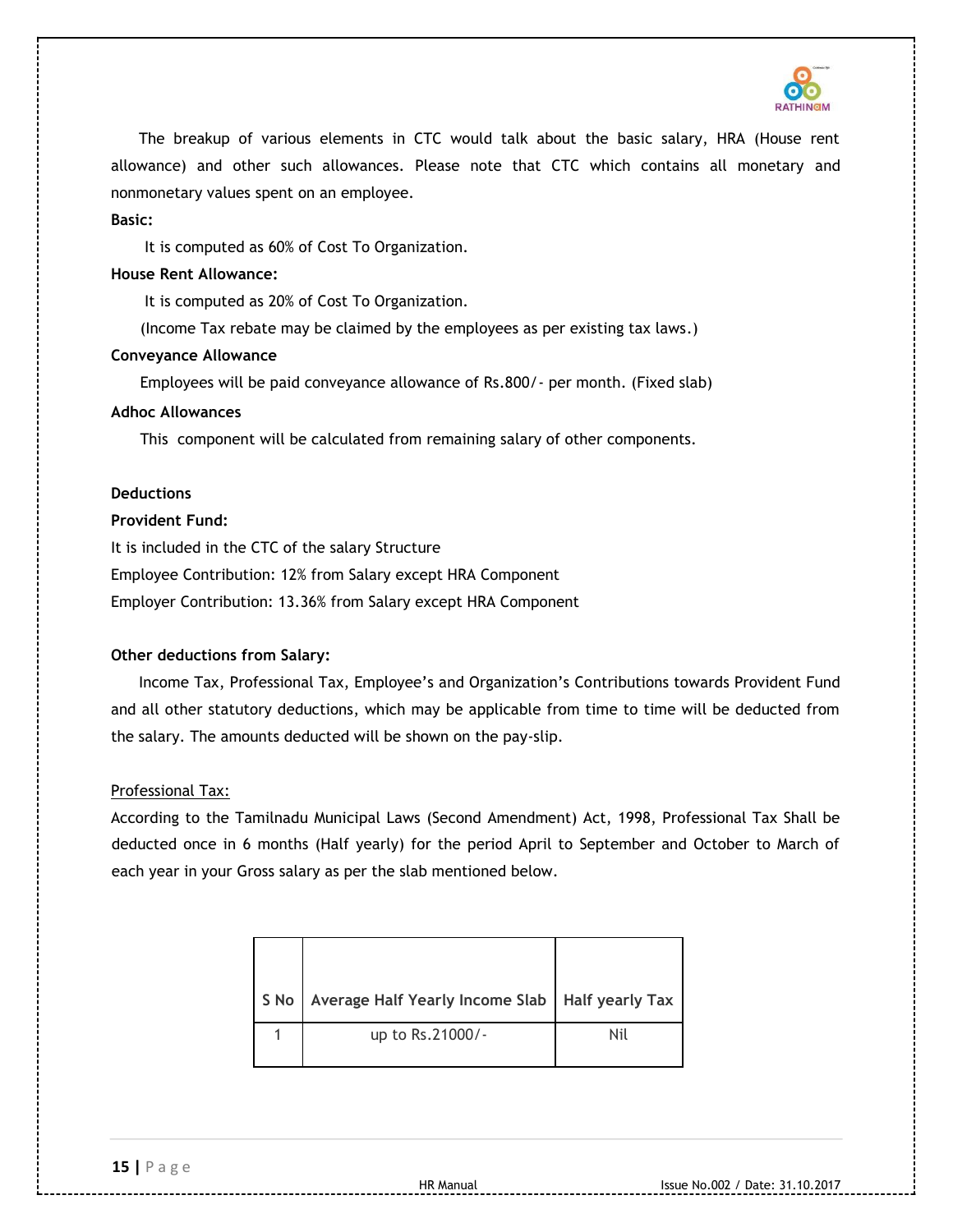

| 2 | Rs.21000/- to Rs.30,000/- | Rs. 127/-  |
|---|---------------------------|------------|
| 3 | Rs.30001/- to Rs.45,000/- | Rs.317/-   |
| 4 | Rs.45001/- to Rs.60,000/- | $Rs.634/-$ |
| 5 | Rs.60001/- to Rs.75000/-  | Rs.950/-   |
| 6 | More than Rs.75,001/-     | Rs.1250/-  |

## Income Tax:

As per existing IT (Income Tax) Act.

Benefit of Provident Fund**.** 

The [Employees' Provident Fund \(EPF\) -](http://www.epfindia.com/epfbrief.html) [A provident fund is a form of social safety net into which](http://www.epfindia.com/epfbrief.html)  [employee](http://www.epfindia.com/epfbrief.html) [must contribute a portion of their salaries and employers must contribute on behalf of their](http://www.epfindia.com/epfbrief.html)  [employee.](http://www.epfindia.com/epfbrief.html) 

[The money in the fund is paid on attaining retirement](http://www.epfindia.com/epfbrief.html) [or in some cases to the disabled who cannot](http://www.epfindia.com/epfbrief.html)  [work.](http://www.epfindia.com/epfbrief.html)

Withdrawal benefit:

An employee can withdraw the entire amount from the fund in any of the following cases:

- (a) On attaining retirement age
- (b) Migration for permanent settlement abroad
- (c) Transfer to an organization/university not covered under the act Non-Refundable PF Loans:
- (a) Purchase of House (after 5 yrs service)
- (b) Housing loan repayment (after 5 yrs service)
- (c) Marriage loans self/daughter/son/sister/brother (after 7 yrs of service) (d) Children's education (after 7 yrs of service)

# **6. Attendance & Leave Policy**

# **6.a.Attendance**

Every employee is expected to sign the attendance register maintained by the Organization & Finger access in the Bio – Metric equipment at the time of entry and leaving in the evening.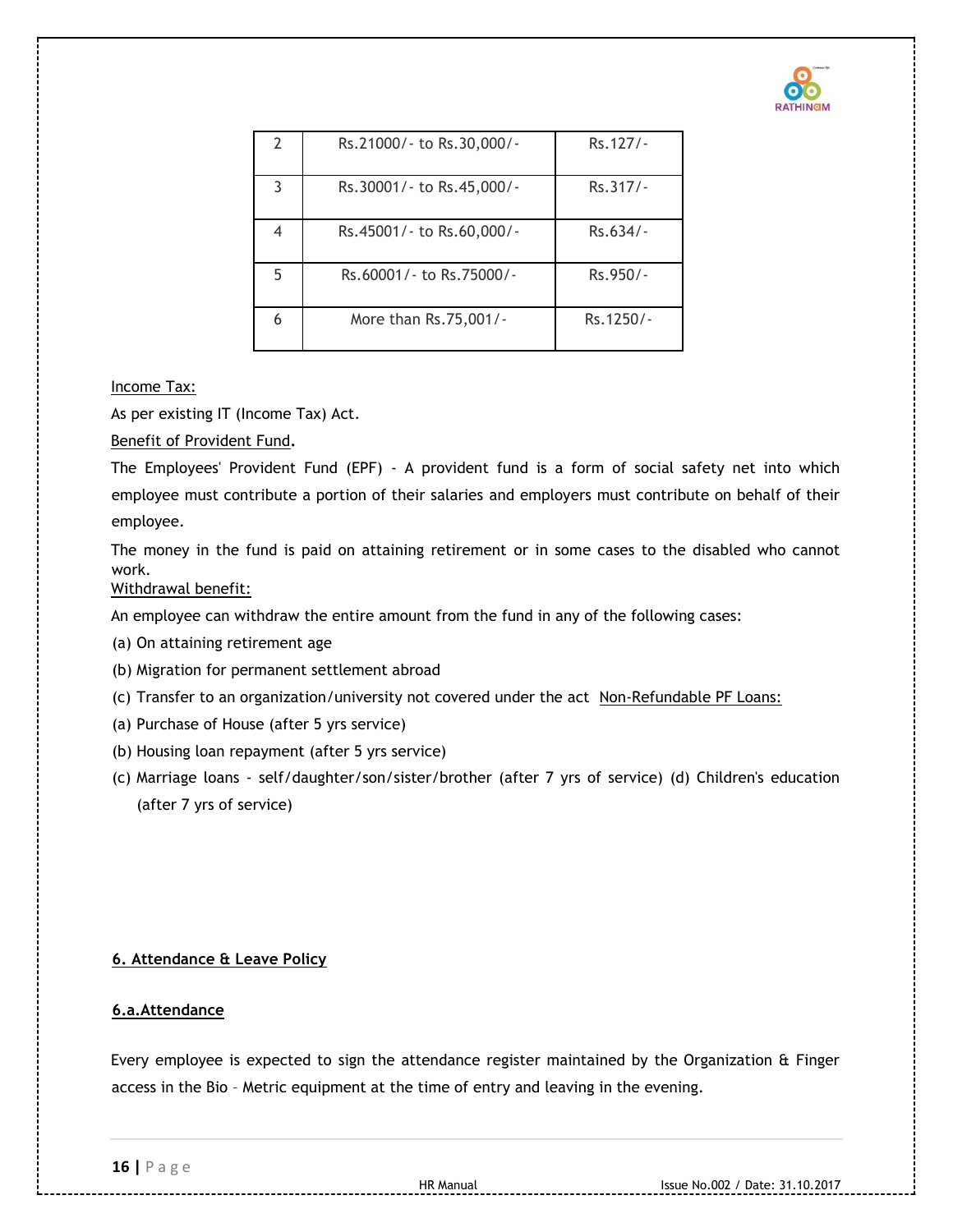

Anyone found not signing the attendance register either in the morning or in the evening would be marked absent for that particular day.

No employee is allowed to go out of the office premises on personal work during office hours without prior permission of immediate supervisor and the same need to be updated in the Security Gate Register.

## **6.b. Working Hours**

Employee of Rathinam Group should follow the office timing without any deviation

| <b>Division</b>                        | Office timing        |
|----------------------------------------|----------------------|
| Management - Rathinam Techzone (group) | 09.00 am to 06.00 pm |
| Rathinam Technical Campus              | 08.45 am to 05.00 pm |
| Rathinam Arts & Science College        | 09.00 am to 05.00 pm |
| Rips (City & Advance Campus)           | 08.45 am to 04.30 pm |

For the convenience of employee's 05.00 min grace time have been provided on daily basis.

- $\checkmark$  Employees are requested to update their leave request in ERP with proper approval from their HOD.
- $\checkmark$  In case of emergency situation employees, need to intimate leave to HOD through proper Communication / SMS / Mail/ Telephone call and need to submit leave request while resuming to the duty. (Employees can avail this facility 3 times in a semester, if it exceeds the same will be treated as LOP (Loss of Pay)).
- $\checkmark$  Any kind of leave like CL / EL / Compensatory off/ LOP (Loss of Pay) / on duty and Permission need to be updated in ERP and it must be approved by Principal /HOD else the same will be treated as LOP.
- $\checkmark$  Employees should verify whether all their leave balance and attendance details are updated in ERP on regular basis.
- $\checkmark$  Respective Heads should approve their subordinates leave within 3 days from the date of apply.
- $\checkmark$  If HoD's fail to approve the leave on time, LOP will be marked for HoD's depending on pending approval during Payroll process.
- $\checkmark$  Any kind of Continuous leave more than 3 days will not be permitted, unless if it's an exceptional case for reasonable and unavoidable circumstances.

## **6. c. Permission:**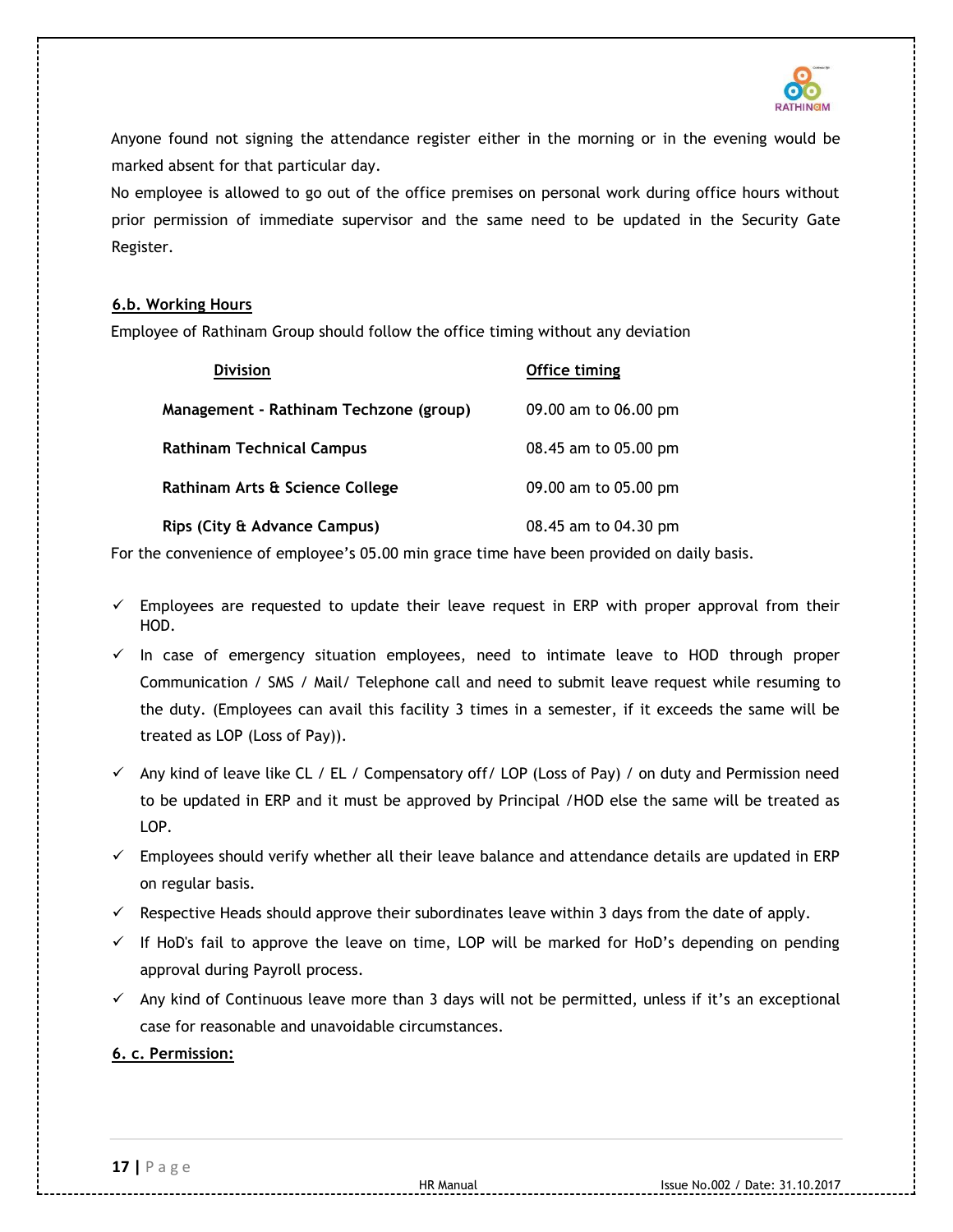

Permission shall be applicable to all categories of employees.

- $\checkmark$  An employee can take 1 hr permission (2 times for Colleges/ Institution & 3 times for Techzone and others) in a month. Exceeding the prescribed limit will be considered as half day (LOP) loss of pay.
- $\checkmark$  No accumulation of permissions is allowed.
- $\checkmark$  Permission is granted under the sole discretion of the respective Head.
- $\checkmark$  Employees should ensure that all their permissions are marked in ERP with proper approval.

## **6. d. Leave Policy:**

This policy covers

(I) Casual Leave (II) Marriage Leave (III) SPELL Leave (IV) On Duty (VI) Leave on LOP (VI) Compensatory Off

- $\checkmark$  Availing Leave is not a right of an employee. Necessary permission/approval from the immediate supervisor needs to be obtained for availing leave.
- $\checkmark$  Leave is offered to all employees with an intention to provide rest, recuperation and to fulfill their social obligations.
- $\checkmark$  This leave policy will be applicable to all employees of Rathinam Group.
- $\checkmark$  For the purpose of this policy, 'Year' is defined as Academic year of respective Institutions. As mentioned below
	- i) For RCAS, RIM ,RTZ (Mgt team) & other Divisions period will be June to May
	- ii) For RTC period will be June to May
	- iii) For RIPS period will be April to March
- $\checkmark$  Employees need to hand over their assigned responsibilities to their subordinates/ colleagues properly before: availing leave, without affecting the responsibilities assigned to them.
- $\checkmark$  If employee can't suffix and prefix any national/festival/declared holidays/ weekly offs along with CL, else same will be counted as Loss of Pay /leave.

# *(I) Casual Leave* (CL)

- 1. For the Group Education Institution staff are entitled for 12 days leave per year.
- 2. For RIPS Staff are entitled for 10 days of Leave per year.
- 3. For the employees working at Rathianm Techzone , FM Station, Shelters are entitled for 14 days leave per year

Casual leave shall be credited to the employee leave record at the beginning of the every Academic year or on a prorata basis from the date of joining for the new employees.

Casual leave is at the discretion of the Principal /HOD of the Department.

- $\checkmark$  Un-availed leave will not be carried forward to the next year.
- $\checkmark$  Encashment will be applicable as mentioned below.
- $\checkmark$  CL leave can be clubbed only with marriage leave and not with any other leave.
- $\checkmark$  CL cannot be taken more than two days at a time.
- $\checkmark$  When employee avail marriage leave, he/she can club CL with marriage leave upto a maximum of 10 days.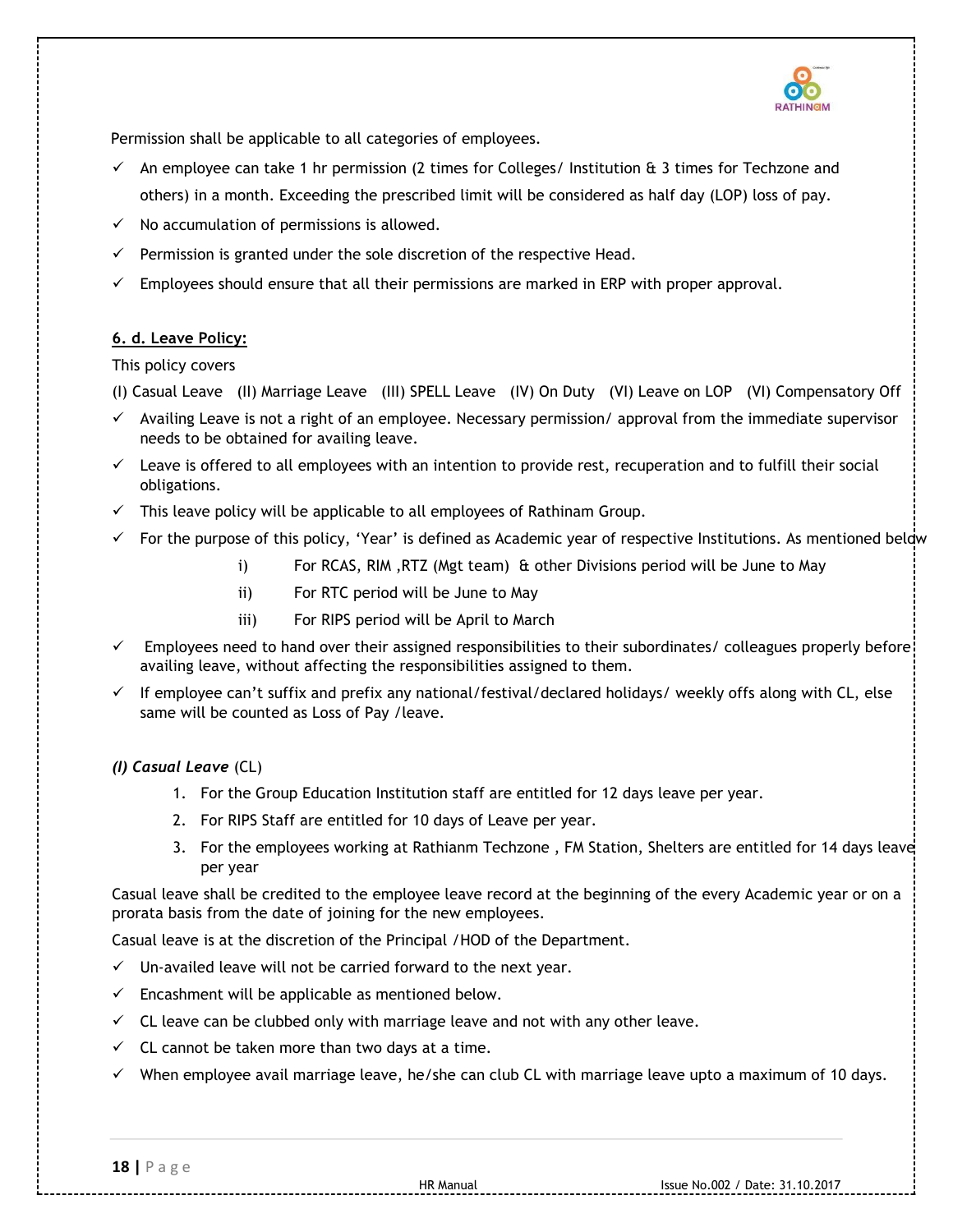

## *Leave Encashment (Limited to CL only)*

- $\checkmark$  At the end of every academic year Employees will be paid for their unavailed CL Leave at 1.5 times of their last drawn CTC at the discretion of the management. This will be paid in Oct month of every year.
- $\checkmark$  Employee should be on rolls while releasing this pay and should not have tendered their resignation.

Note: Employee who are resigning from the service of the organization or tendering their resignation, will be paid as per the below mentioned detail.

- a. CL will be paid at 1 times of available leave balance at the time of resignation or it will be adjusted with notice period
- b. He need to complete at least one year of service with our organization for the payment of Ledve salary.
- c. The Leave encashment will be purely based on the discretion of the management.

## *(III)Marriage Leave*

Employees are eligible for Marriage leave of 3 days.

- 1. Employees need to submit their Marriage Invitation through respective Principal /Head to HR/Admin department.
- 2. This leave can be clubbed with CL at the maximum of 10 days.
- 3. This leave is not encashable nor can be carried forwarded

## *(IV)SPELL – Leave Policy*

- 1. Employees who have completed One (1) year of service with our organization will be eligible for paid Spell Leave.
- 2. All the teaching faculty RCAS, RTC and RIM are eligible for 10 days and non-teaching staff for 6 days in a year.
- 3. Principal of the respective Institute shall decide the Spell leave cycle/schedule for their Institutions with the approval from the Management.
- 4. In case any staff requires extra leave, he/she should get approval from the Principal and the same will be treated as LOP (Loss of Pay).
- 5. For RIPS staff leave will be fixed as per their Academic calendar.

Note:

## For applying any leave

Staff need to apply for their leave in ERP **before** availing leave, else it will be treated as LOP.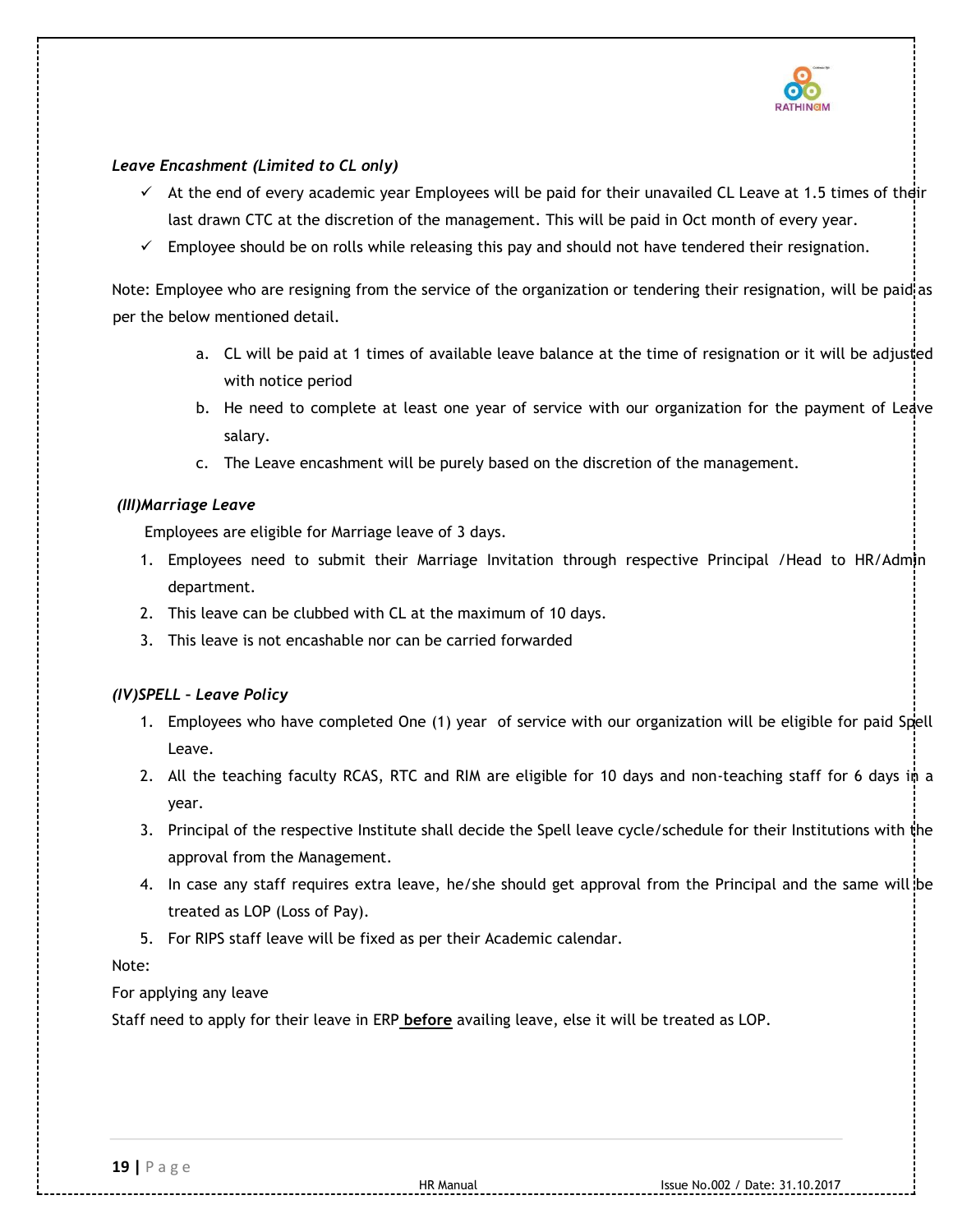

# *(V)On Duty (OD):*

The On Duty policy shall be applicable to all categories of employees, who travel on official purpose as per the instruction of their Head's.

Employees need to apply their OD request in ERP for the approval

# *(VII)Leave on Loss of pay*

In the absence of leave balance, the employees may opt to go on Leave on Loss of pay. However, the same shall be granted purely on the discretion of the respective HOD/ Principal.

# *(VIII)Compensatory off:*

Whenever an employee is required to work on a weekly off/Closed Holiday/public holiday for full day, Compensatory Off for maximum One (1) day will be granted. However, in exceptional circumstances if an employee is required to work for less than 8 hours or before lunch break, he or she shall be entitled for half a day of Compensatory Off.

The Compensatory Off shall not be availed for a half day. Two half day Compensatory Off shall be combined together for availing of one day.

Compensatory off leave needs to be availed within 30 days from the date of attending the duty.

The employees who are all working on mentioned week off/Closed Holiday/public holiday need to submit their request in ERP for the approval of HOD / Principal / Management. Based on the approval he/she can avail the leave.

Compensatory Off leave can be availed only for Future leave days.(already availed leave cannot be rest against compensatory off)

# **7. TRAVEL POLICY**

# **7. a. Outstation Travel Policy**

# **Policy**

The travel and accommodation entitlements shall depend on the employee classification and the classification of the cities.

- 1. Employee shall be responsible for travel and accommodation bookings.
- 2. Employees are eligible for travel advance on approval of his/her superior.
- 3. The travel advance shall be settled within 7 days on completion of the tour.
- 4. In the event of the employee failing to settle the travel advance within 7 days on completion of his/her tour, the advance shall be recovered from the employee's subsequent month salary.

## **Receipt submission details are as follows**

Appropriate vouchers/receipts/documentation includes:

Business purpose:

- 1. Statement of business purpose or conference/itinerary or schedule of events
- 2. Transportation: (Original receipt required)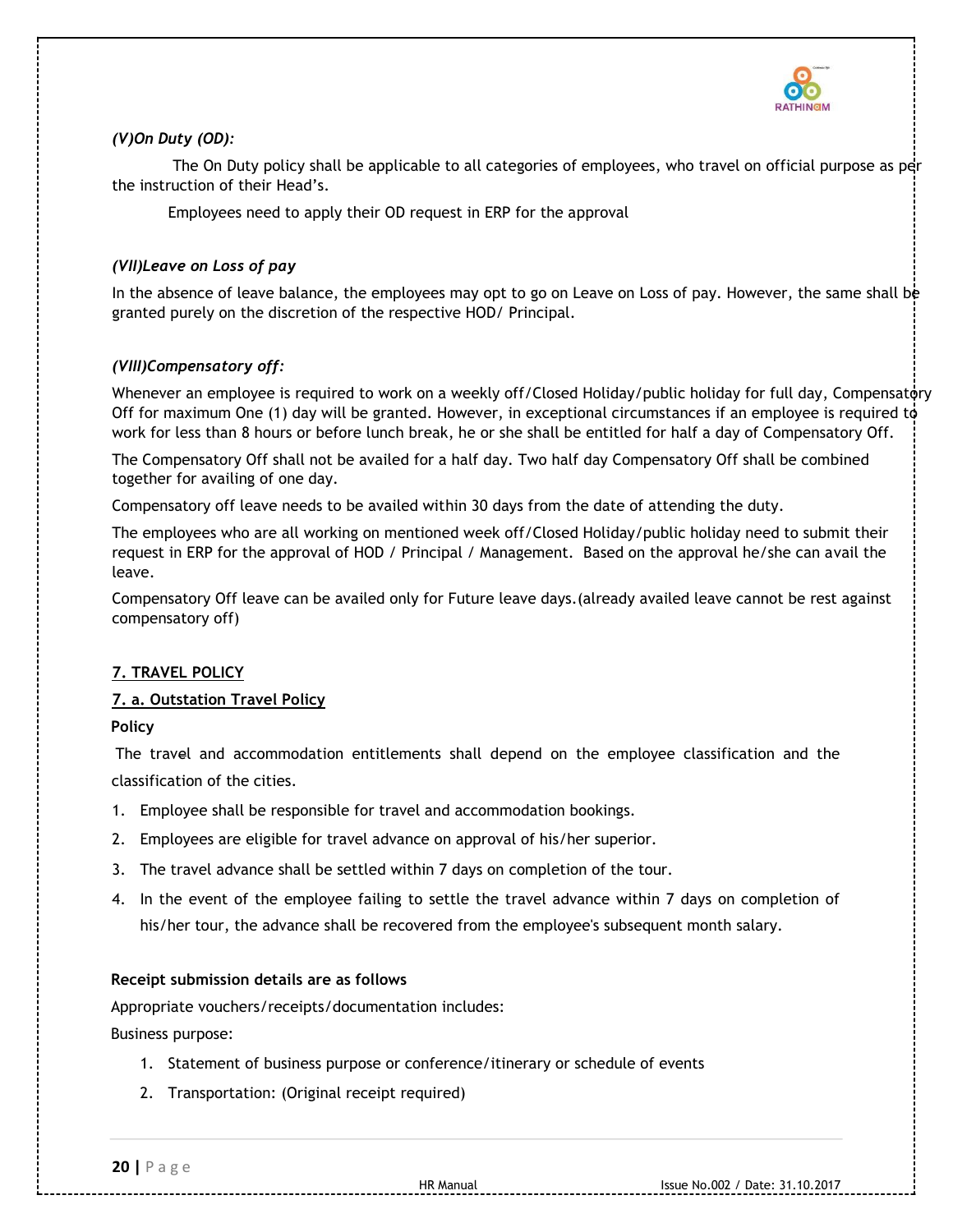

a. Air, Train, Rental Car and Other Ground Transportation

- 3. Lodging: Hotel-Original bill/receipt (detailing all expenses)
- 4. Meals:

Credit card/ cash register receipt/ bills

5. Conference Fees:

Receipt from conference or copy of registration form

6. Miscellaneous Charges:

Tips and other miscellaneous charges - do not require receipts

General Note:

- 1. Booking has to be ideally done (wherever possible) through an appropriate instruction to the travel desk at travel@rathinam.in (0422 4040902)
- 2. Employees are urged to book Air tickets as early as possible (ideally 10 days in advance) to take advantage of low fares.
- 3. Whenever possible booking has to be made through "Makemytrip" website for better pricing.

## **Employee Classification**

The travel policy shall be applicable to all employees as classified in the following table:

## Purpose of Travel

- 1. An employee shall be eligible for the facilities and expenses if journeys/visits are undertaken for the following purposes.
	- a. Outstation duty duly authorized by the approving authority.
	- b. Attending training programmes /seminars/conferences or any other development programmes approved by the Organization, as per Management discretion.

Process followed for Travel

- 1. Employee should submit Outstation Travel plan and Travel expenses budget and it should be approved by their respective Division/ Dept. Head.
- 2. Post completion of the travel statement need to be submitted in 3 days to the approving authority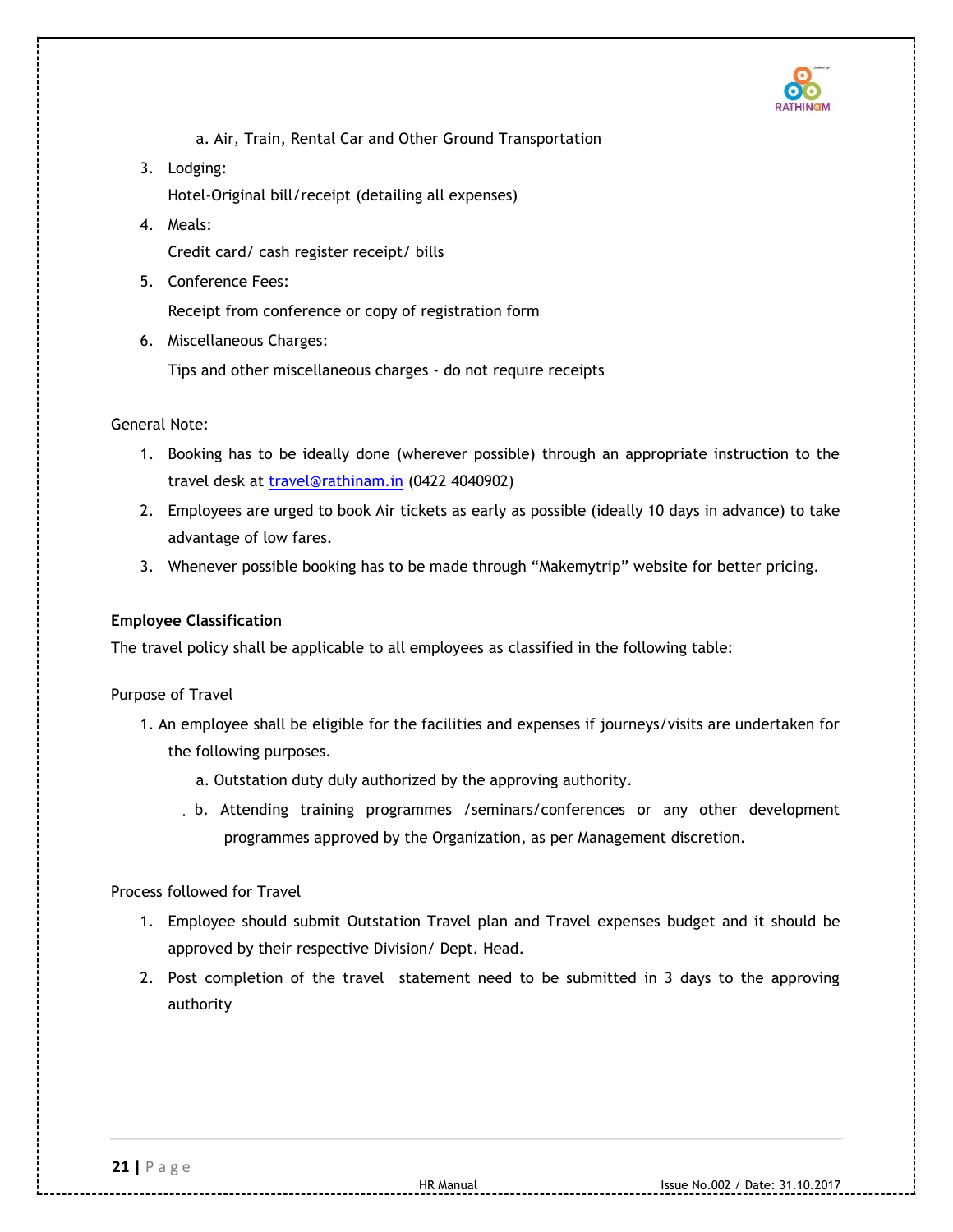

The cities shall be classified as follows.

## **A Class Cities**:

Ahmedabad, Bangalore, Chennai, Calcutta, Delhi, Hyderabad & Mumbai

# **B Class Cities:**

All the state capitals, which are not, mentioned in A Class City and the cities given below come under the B Class cities.

Aurangabad, Cochin, Coimbatore, Madurai, Trichy, Mysore, Mangalore, Haryana, Vijayawada, Visakhapatnam, Kolkata , Nagpur, Pune, Nasik, Aragonda, Baroda, Surat, Jodhpur, Agra.

# **C Class Cities:**

All other places which does not come under the above 'A' & 'B' class cities shall form part of the C Class cities.

# **Entitlement:**

|      |                                       | DOMESTIC TRAVEL POLICY                                                                                              |                                                                         | <b>Local Conveyance</b>                    |                                                |                                                                  |
|------|---------------------------------------|---------------------------------------------------------------------------------------------------------------------|-------------------------------------------------------------------------|--------------------------------------------|------------------------------------------------|------------------------------------------------------------------|
| S NO | <b>EMPLOYEE</b><br><b>DESIGNATION</b> | <b>MODE OF TRAVEL</b>                                                                                               | <b>ACCOMMODATION</b><br>(Per Day)                                       | FOOD &<br><b>REFRESHMENT</b><br>S(Per Day) | <b>MODE OF LOCAL</b><br><b>CONVEYANCE</b>      | <b>REIMBURSEMENT</b>                                             |
| 1    | CEO & Above                           | 1, Air fare Economy class or<br>Train - I st Class A/c (<br>Whichever is convenient)                                | 4 star hotel<br>Actuals can be<br>5 star hotel with prior<br>permission | Actuals                                    | A/c Car or<br>Organization Cab                 | Actual                                                           |
| 2    | Principal/Dire<br>ctor                | 1, AC 2 Tier Train for less than<br>10 hrs journey.<br>2, Air fare - Economy class for<br>more than 10 hrs journey. | A Class: Rs. 3000<br>B & C Class: Rs.<br>2500                           | Rs.800/-                                   | $A/C$ car or<br>Organization Cab on<br>request | If used own vehicle can<br>reimburse at Local<br>Conveyance rate |
| 3    | SR. MGR /<br>Dean                     | 1, AC 2 Tier Train for less than<br>10 hrs journey.<br>2, Air fare - Economy class for<br>more than 10 hrs journey. | A Class: Rs. 2500<br>B & C Class: Rs.<br>2000                           | Rs.500/-                                   | $A/C$ car or<br>Organization Cab on<br>request | If used own vehicle can<br>reimburse at Local<br>Conveyance rate |
| 4    | MANAGER /<br>HOD/A.O                  | 1, Il Class (Sleeper) - Train or<br>A/C Bus for less than 10 hrs A Class: Rs. 2000<br>Journey.                      |                                                                         | Rs.450/-                                   | Taxi or Own Vehicle                            | 1, For Taxi As per rate fixed<br>in Ola.                         |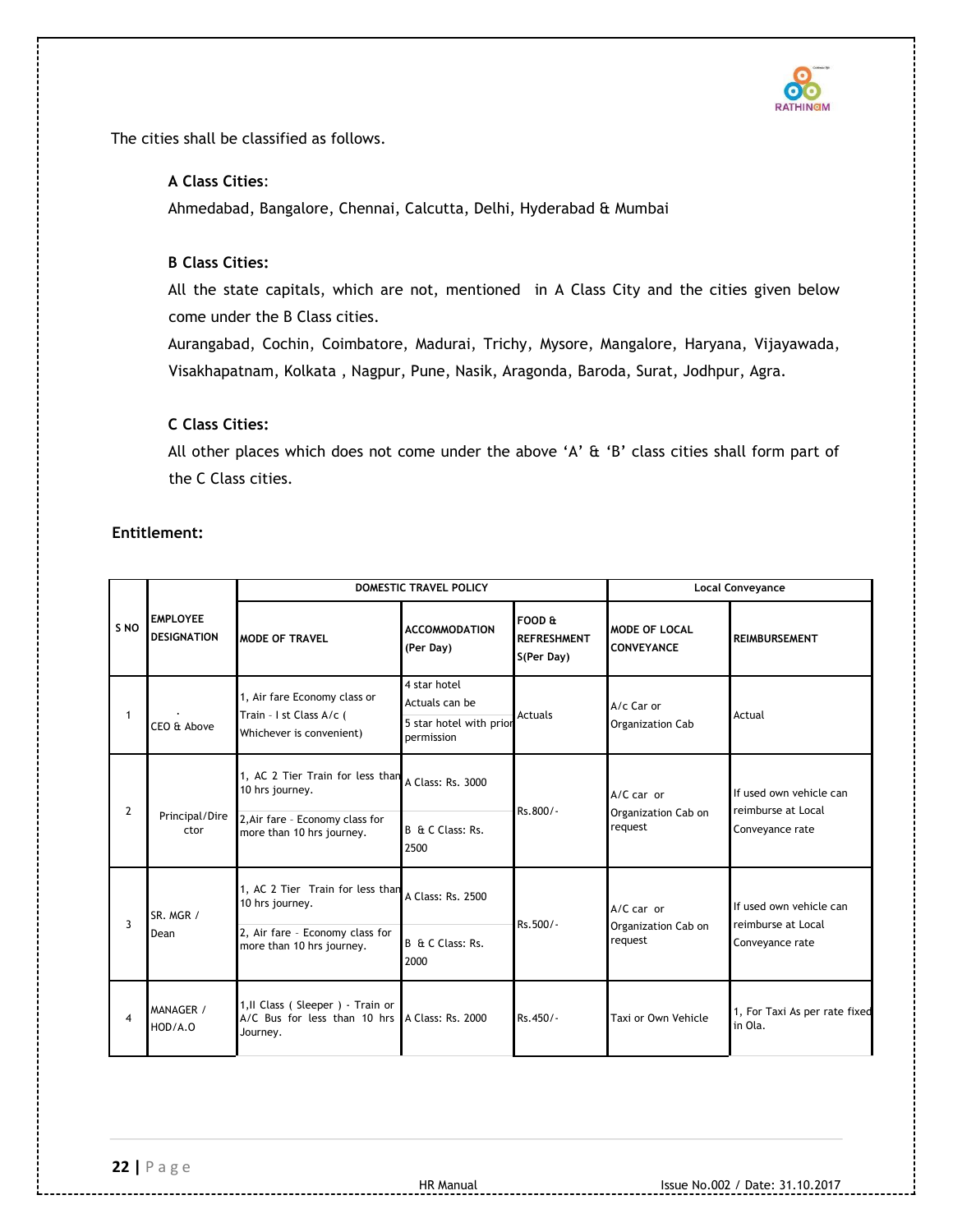

|   |                                  | 2, AC 3 Tier - Train more than<br>10 hrs journey.<br>3, Air fare - Economy class for<br>more than 20 hrs journey with<br>special approval for Heads. | B Class: Rs. 1800<br>C Class: Rs. 1500 |            |                                                                    | 2, For own vehicle can<br>reimburse at Local<br>Conveyance rate  |
|---|----------------------------------|------------------------------------------------------------------------------------------------------------------------------------------------------|----------------------------------------|------------|--------------------------------------------------------------------|------------------------------------------------------------------|
|   |                                  | 1, Il Class (sleeper) or Bus<br>2, Air fare - Economy class for                                                                                      | A class: Rs. 1500                      |            | <b>Bus or Local Train</b><br>where ever available or               |                                                                  |
| 5 | <b>EXECUTIVE /</b><br>Asst. Prof | more than 20 hrs journey with<br>special approval for Heads.                                                                                         | <b>B Class: Rs. 1250</b>               | Rs.400/-   | Two Wheeler or Auto<br>only with prior<br>Approval by the<br>Heads | If used own vehicle can<br>reimburse at Local<br>Conveyance rate |
|   |                                  |                                                                                                                                                      | C Class: Rs. 1000                      |            |                                                                    |                                                                  |
|   |                                  | 1, Il Class (sleeper) or Bus                                                                                                                         | A Class: Rs. 1250                      |            | <b>Bus or Local Train</b><br>where ever available or               |                                                                  |
| 6 | OFFICER to<br><b>TRAINEE</b>     | 2, Air fare - Economy class for<br>more than 20 hrs journey with<br>special approval for Heads.                                                      | <b>B Class: Rs. 1000</b>               | $Rs.350/-$ | Two Wheeler or Auto<br>only with prior<br>Approval by the<br>Heads | If used own vehicle can<br>reimburse at Local<br>Conveyance rate |
|   |                                  |                                                                                                                                                      | C Class: Rs. 900                       |            |                                                                    |                                                                  |

- 1. If the accommodation, Food, Local Conveyance is being organized by the Organization, the employee shall not be eligible for claiming these allowances.
- 2. Employees traveling to outstation in their conveyance (own Vehicle) will not fall under the above said policy. (Keeping the safety in mind)
- 3. In case the employee prefers to stay with friends or relatives or make their own arrangements; they shall be entitled to for their food allowances.
- 4. If the employees stay more than 7 days in particular location, employee needs to opt for monthly paid service Apartment/ mansion after the discussion and approval from HoD & HR.
- 5. The allowance for lodging and stay will be approved case to case; the allowance for food will be as per table
- 6. While submission of claim/ bills the employee should submit the Travel Report (One Page) about their activity along with the Initial budget approval copy.

# **Leave While on Tour:**

If any employee avails leave while on tour, he / she shall not be entitled for any expenses (Boarding, lodging, Conveyance, etc.,) for the period of such leave.

# 7. **b. Foreign Travel:**

Foreign travel shall be governed as mentioned below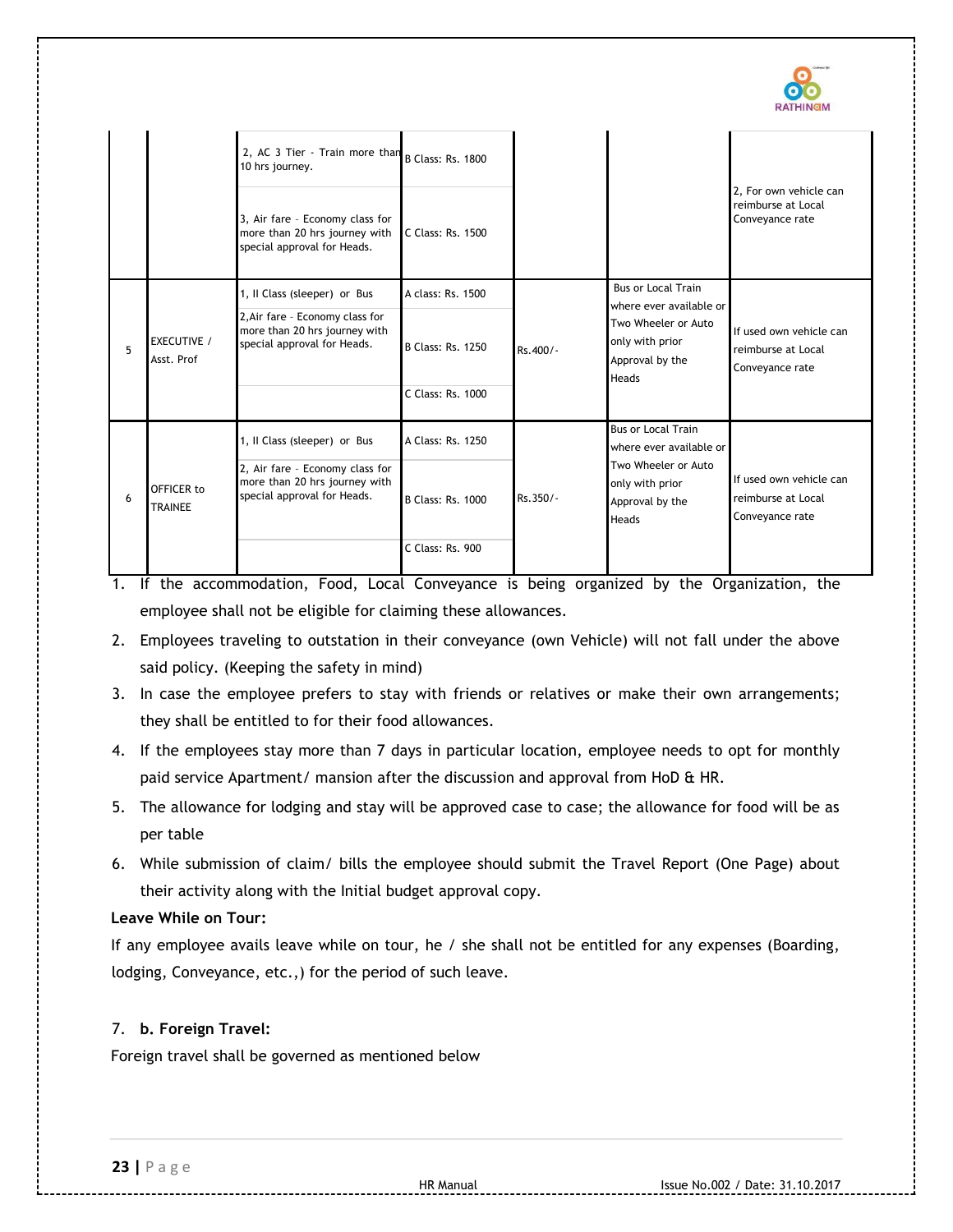

The Accommodation and Food expenses will be fixed depending on the countries Expenses cost with the approval of management based on the rate from [https://www.numbeo.com/cost-of-living/.](https://www.numbeo.com/cost-of-living/)

## **Reimbursable expenses included as follows on submission of actual bills:**

- 1. Excess Baggage charges and storage expenses
- 2. Business office expenses (copy services, postage, etc.)
- 3. Business-related phone calls and faxes
- 4. Costs of obtaining required visas and passports
- 5. Currency conversion fees **Amendment:** 
	- 1. The management may amend or modify any of the provisions of the policy in full or in part as and when it deems fit in the interest of the Organization and the same may be brought to record through a circular.

## **7.c. Local Conveyance:**

The employees are entitled to local conveyance as per the eligible limit for any local travel on an official ground. The conveyance for local travel will be reimbursed to you at actual.

Travel by auto need not require any bills. However, conveyance for pre paid taxi does require a receipt and it is to be attached with the conveyance voucher. Expenses reimbursed will be at actual amount spent.

For employees using their own vehicles for Organization business related local travel, the reimbursement is as follows:

Rs. 2.75 per Kilometer for Two Wheeler.

Rs. 6.20 per kilometer for four wheeler.

After undertaking the trip, the respective employee has to complete the necessary conveyance voucher before 25<sup>th</sup> of every month with the approval of Reporting Head and submit it to the HR dept. HR dept will verify and authorize it to Accounts dept for reimbursement, failing which bills will be not be processed.

## **7.d.Mobile Policy**

## **Mobile Connection**

The management of Rathinam Group may at its liberty allot mobile connectivity to employees whenever it deems fit in the business interest of the organization.

Management defines the eligibility for mobile connections as follows.

A. Eligibility Parameters

B. Those staff whose job profile demands uninterrupted connectivity.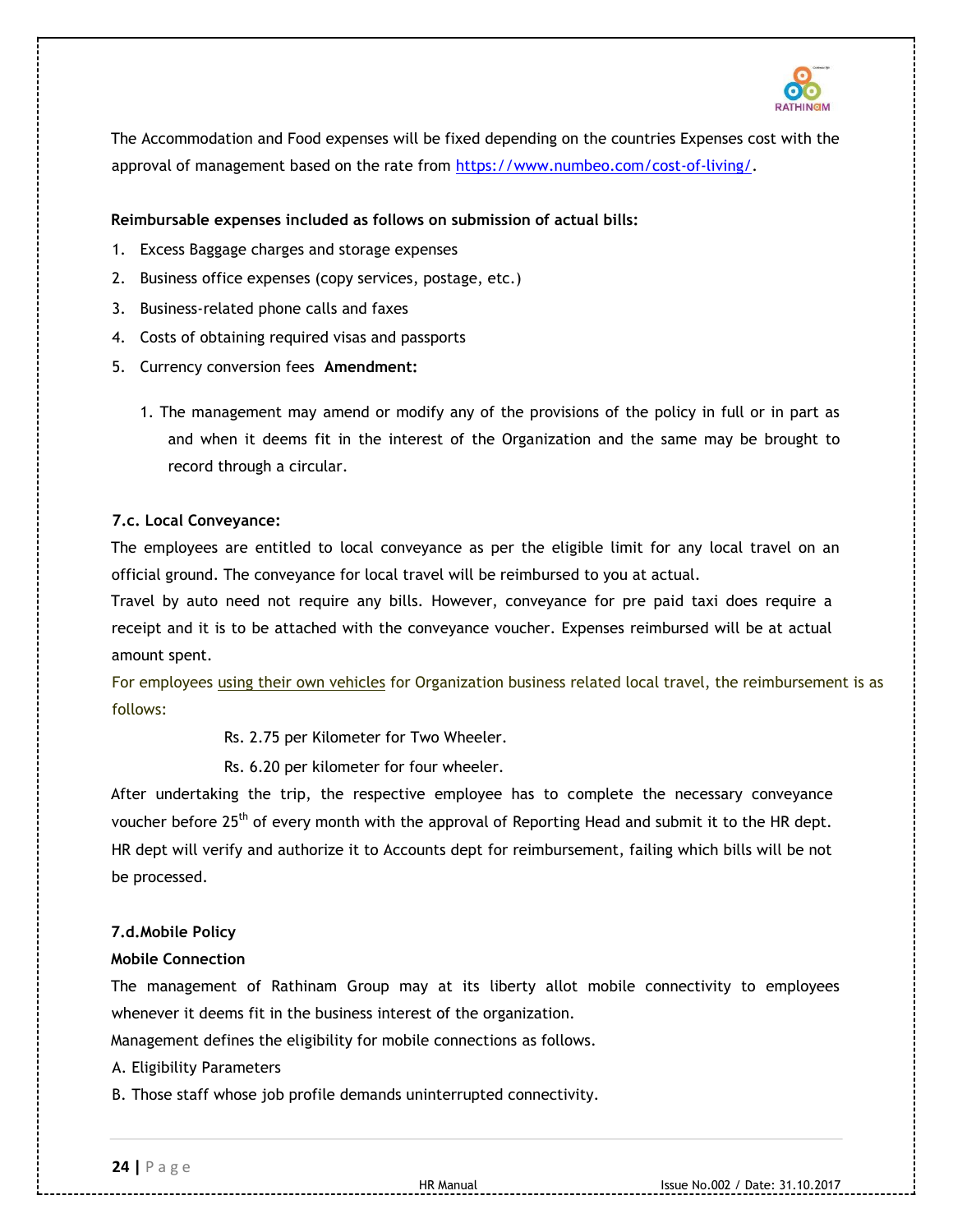

|                |                                |                     | <b>Eligibility for</b> |                 |
|----------------|--------------------------------|---------------------|------------------------|-----------------|
| S. No          | <b>Employee Classification</b> | <b>Monthly Rent</b> | Instrument             | Eligibility     |
|                |                                | Actual*             |                        |                 |
|                |                                | (Paid by            | Provided by            | Mandatory       |
| 1              | Gm & Above                     | Organization)       | Organization           |                 |
|                |                                | Actual*             |                        |                 |
|                |                                | (Paid by            | Provided by            |                 |
| $\overline{2}$ | Principal/Director             | Organization)       | Organization           | Mandatory       |
|                |                                |                     | Based on               |                 |
| 3              | SR MGR / /Dean                 | 900                 | approval               | Mandatory       |
|                |                                |                     | Based on               | Management      |
| $\overline{4}$ | MANAGER / HOD/A.O.             | 700                 | approval               | <b>Decision</b> |
|                |                                |                     |                        | Management      |
| 5              | EXECUTIVE / Asst. Prof         | 500                 | NA.                    | <b>Decision</b> |
| 6              | <b>OFFICER to TRAINEE</b>      | 400                 | NA.                    | NA              |

## **Eligibility for monthly rentals & Call Charges.**

The HR shall Co ordinate with the approved service provider for the issuance of CUG SIM card and the same to be communicated to the Accounts Department for billing purpose.

## **Procedure for Payment of bills**

- 1. The Employee will be responsible for monthly bill payment.
- 2. The eligible monthly amount will be paid along with employee's salary. In case the bill amount is beyond the eligible limit, the differential amount need to be paid by the employee along with actual.

## **Administration & Monitoring**

The HR department shall raise the requisition for allotment of mobile device and connection in the prescribed form; The Accounts department shall take the responsibility to own the payments. The HR department shall coordinate with the department of Purchase as and when a new employee joins or new requirement comes up.

In the event of separation of a user, the devise/SIM card has to be handed over to the HR by the employee.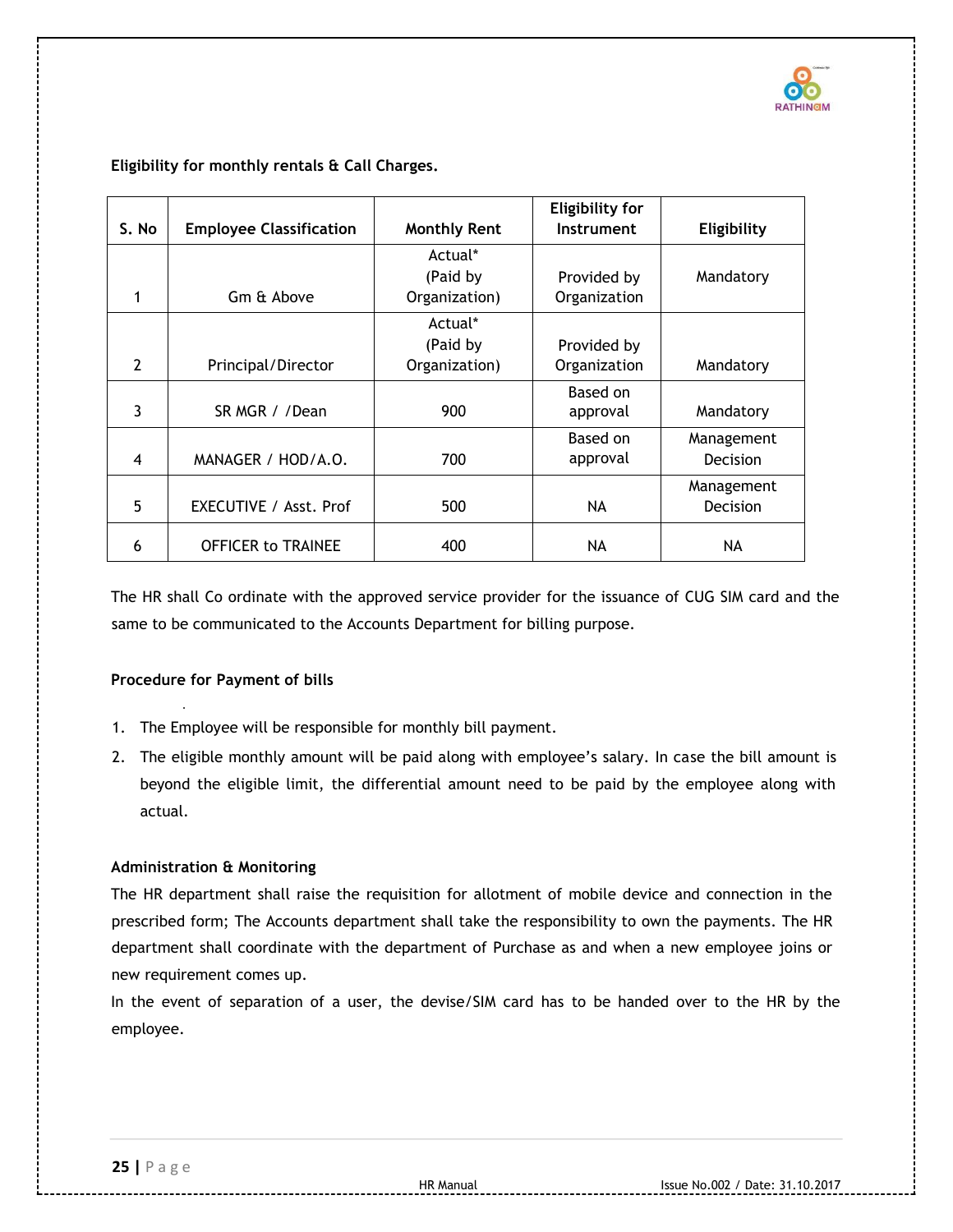

# **8.Benefits & Welfare**

We are happy to announce that the below mentioned benefits and welfare will be provided for all the employees associated with Rathinam Group.

## 8**.a Education Scheme.**

- a. Rathinam Group employees' son/ daughter will be eligible for this scheme.
- b. Blood relations are not covered under this scheme.
- c. Management will provide 50 % fees concession on actual tuition fees.

## 8**.b. Education Utilization.**

## **(i) Employees can use the Campus**

Employee can utilize our Institution Auditorium / Food Court / Ground for their family function with the 50% concession on Actual Cost.

- a. Request need to be submitted to HR /A.O on prior basis.
- b. Allocation of above said infra will be provided on availability and need basis.
- c. Management's decision will stand final.
- d. Excess rate of Concession is at the discretion of the Management.

## **(ii) Employees can avail Organization vehicle (Car / Van)**

Employees can utilize this facility for their own emergency and occasional needs at 75% concession from the rate announced Every Year.

- a. Employees should bear the cost for Petrol / diesel and driver charges.
- b. Request need to be submitted to Transport Dept.
- c. Final decision shall be taken by the Management.

## **8.c, Group Health Insurance Purpose**

All the employees belonging to Rathinam Techzone and Span Venture will be given Medical insurance facility henceforth. The management shall pay the Mediclaim Insurance premium towards the policy to the following category of employees, which will be mentioned in their CTC in due course.

For married employees their spouse and children's shall be covered under the policy. Unmarried employees shall include their parents. Blood relations shall not be covered under this policy.

The policyholder shall be given insurance cover as per the following guidelines.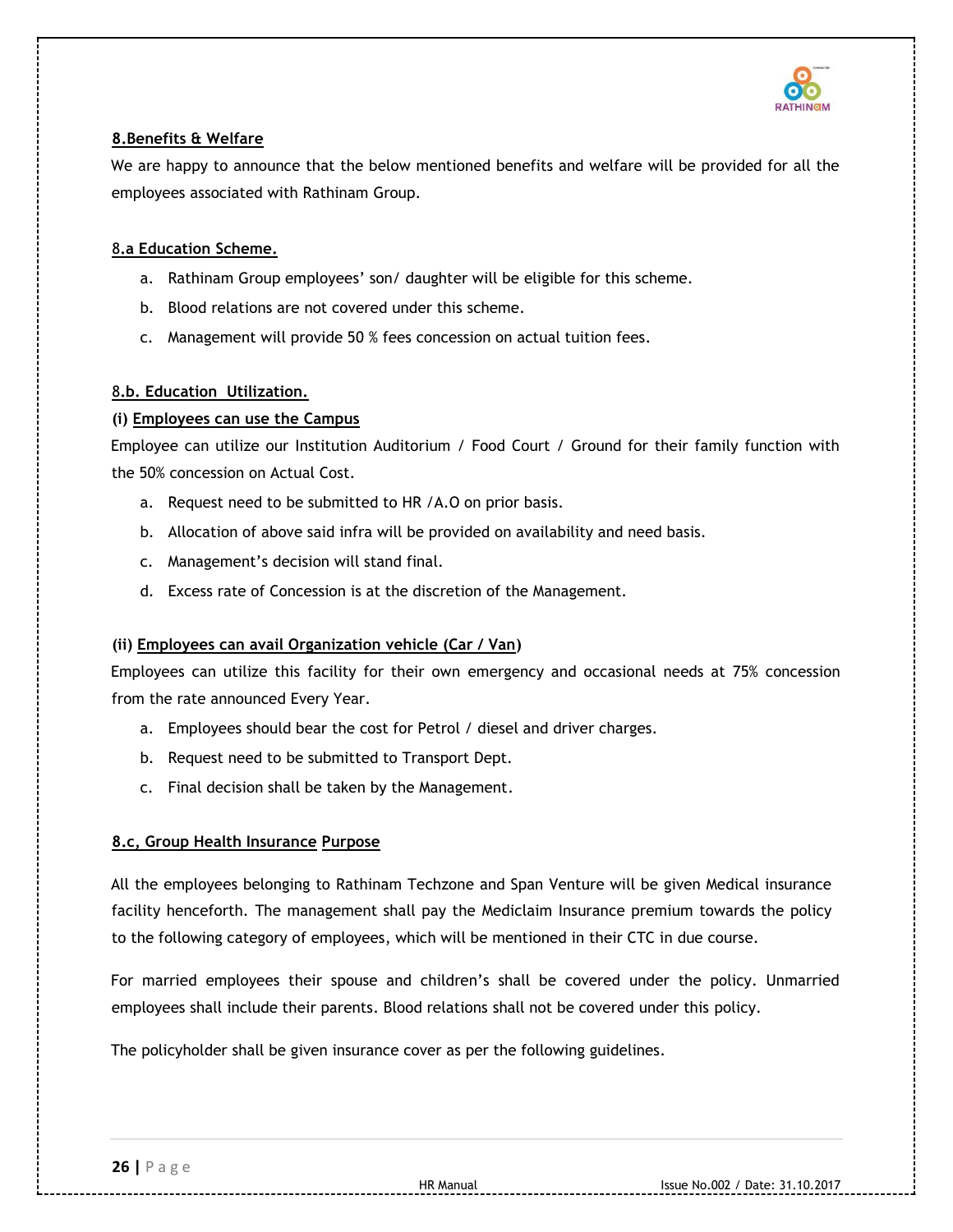

Employee will be for Insurance calculation from the effective month of  $1<sup>st</sup>$  June for calculating their service period.

| Eligibility                             | Coverage                                                               |
|-----------------------------------------|------------------------------------------------------------------------|
| Employees completed 15 month of service | 1 lakh Sum Insured (for Individual)                                    |
| Employees completed more than 3 years   | 1 lakh Sum Insured (Including their family<br>members) Floating Policy |
| Employees completed more than 5 years   | 2 lakh Sum Insured (Including their family<br>members) Floating Policy |

# **Note for the employees**

Each employee is issued a Card with the details of the policy by the Insurance Company/Third Party Administrator. The card shall be issued to all the family members who are covered under the policy. The employee may show the card to the hospital authorities in the event of medical urgency or in the event of a planned treatment, the employee is required to get in touch with the HR for preauthorization for the treatment. In any case, the policy coverage is limited to a defined set of ailments, in the event that the ailment of the employee or the dependent is not covered by our Insurance policy, the employee may have to bear the expenses.

## **Process for updating the employee details for Insurance Policy**

The policy shall be controlled from HRD and need to follow the details

This policy will be covered until the employment with Rathinam Group.

On 1st & 15th of every month, Additions & Deletions of employee request has to be sent to Insurance Company in a soft copy as per requirement. (Annexure).

# **8.d. Group Personal Accident Insurance policy:**

Group Personal Accident Insurance understands that employees are the most important asset of the organization and therefore it offers protection against several types of unfortunate events that can cause death or permanent disablement to the insured.

The benefit.

1. Accidental hospitalization and OPD Coverage.

2. Claims related to accidental hospitalization are considered though this claim.

# **8.e. Hospital Tie up.:**

We have tie-up with Sree Reshmika Hospital, Sundarapuram, Coimbatore for availing Medical treatment for our students and staff in case of any emergency during their office hours.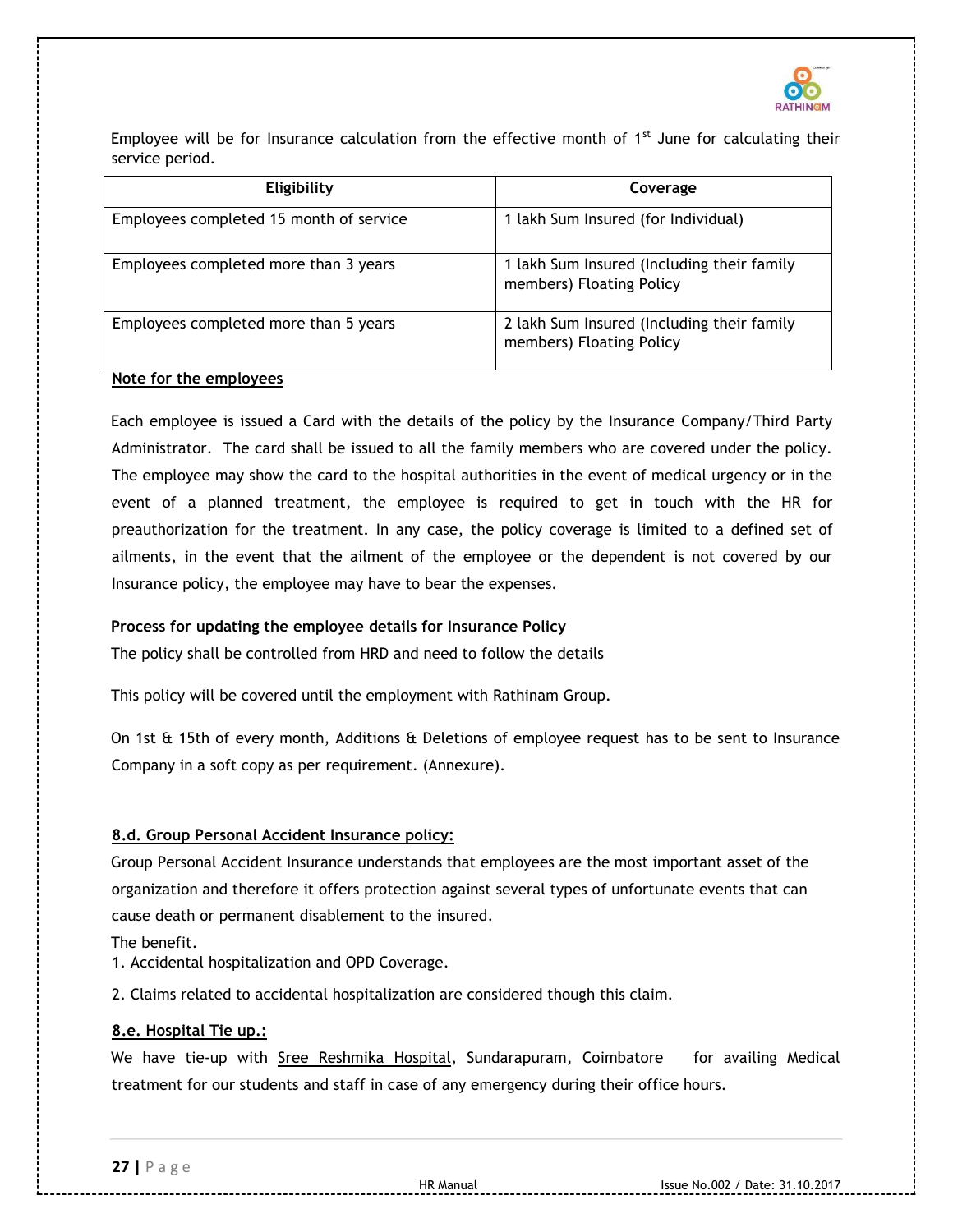

Listed below are the benefits & procedures to be followed for availing the same.

## *Benefits & Procedures*:

- 1. Rathinam group staff or students can utilize this hospital facility in case of any emergency during their working hours/ hostel hours.
- 2. Students and staff can avail treatment and pay their Medical expenses to the College.
- 3. There is a special concession in the rate for Staff & Students of Rathinam College.
- 4. Free Ambulance service for 24/7 from college to hospital.
- 5. Utilizing staff or students need to collect the PASS from respective Coordinator before availing treatment, also need to submit their ID card (photocopy) along with PASS in the hospital.
- 6. Payment terms & Conditions.
	- i) Employees Medical expenses will be either deducted from the salary or employee can pay directly to the hospital.
	- ii) Students need to pay their Medical expenses directly to the hospital or college, on or before getting the hall ticket of the semester.
- 7. Approved limit of treatment will be Rs.3000/- more than the limit, staff or student should get approval from HR dept.

# 8. **f.Transport Facility:**

Employees can utilize the college bus transport facility with the minimal concession rate.

- 1. For availing transport facility / Cancelation of Transport facility, staff need to submit a form to HR Department.
- 2. HR will forward the request to Transport dept. for registration and acknowledgement Pass (Route coordinator details, Monthly amount, Bus no- will be provided to the employee).
- 3. Monthly charges will be deducted along with the respective employee's salary on monthly basis.

Transport details are shared by the Transport Department.

## **8.g. Birthday gift.**

The management considers it as a responsibility to celebrate the birthdays of all employees. Each employee shall be given a Chocolate box & Greeting Card for the employee on the occasion.

# **8. h. Marriage Gift**

We acknowledge the significance of marriage that occurs once in a lifetime. All the employees working at Rathinam Group shall be eligible for a marriage gift.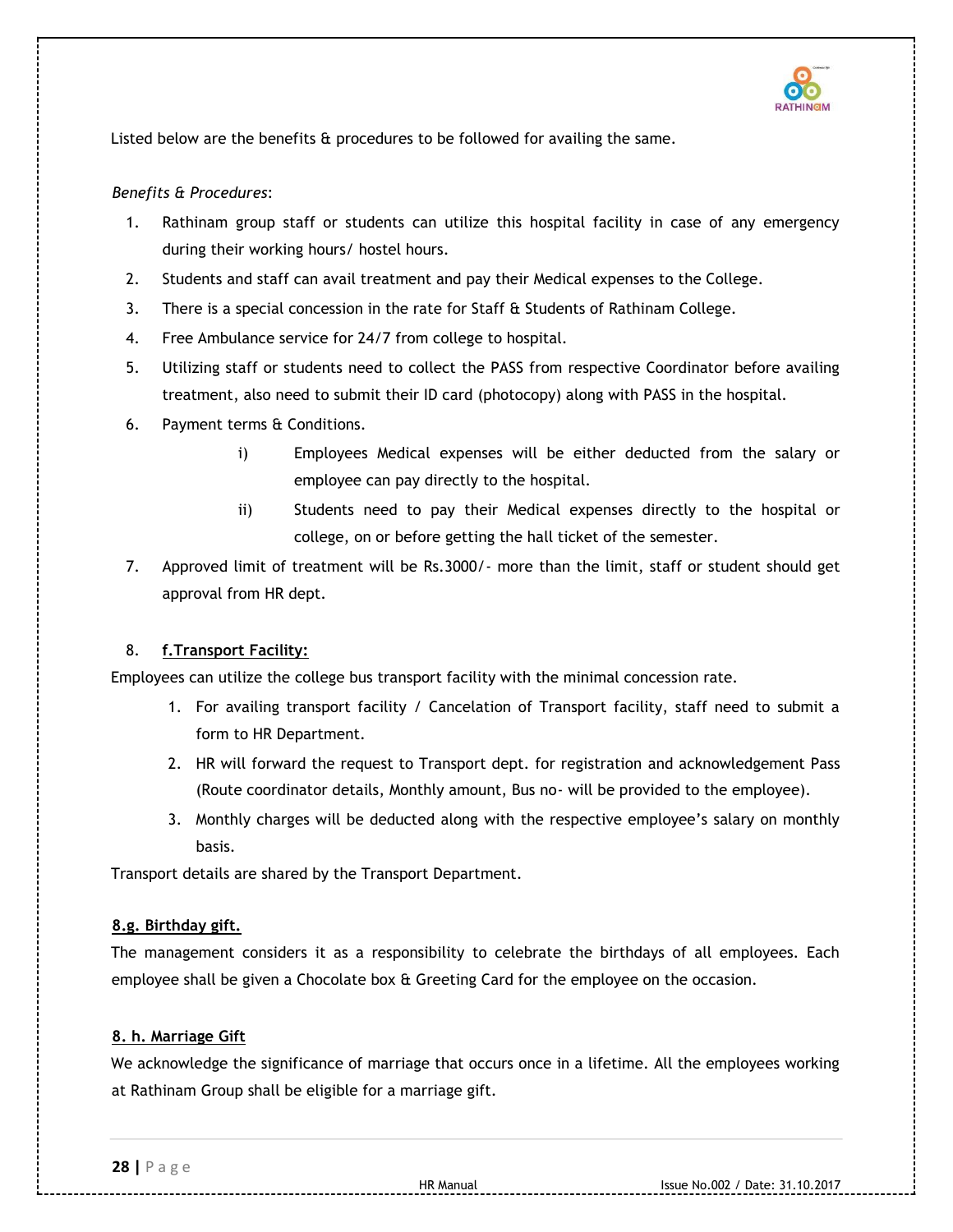

AO's, of respective Institutions, can represent on behalf of their Management and Chairman shall share the gift to newly Married staff.

## **8.i. Advance**

All the employees of Rathinam Group are eligible for Salary Advance subject to their completion of 6 months of service in the Organization. The salary advance shall be given to employees during festivals, Special purpose or to meet the emergencies. The employee shall raise the advance requisition in the prescribed form (Annexure -1) through the concerned Heads of Institutions with relevant document attached (If required) and the same shall be forwarded to HR.

The request shall be verified and scrutinized by the HR. If any deviations are found it may be cancelled.

Final request shall be put forward to the authorized signatory for necessary approval and forward to Accounts department for payment process.

The advance eligibility and the repayment schedule are as follows.

## **Salary Advance**:

- a. Employees are eligible to get their One (1) month Gross Salary as an advance
- b. Advance amount will be recovered in maximum of 7 equal installments starting from month of disbursement.
- c. Sanctioning of salary advance is purely at the discretion of the management.

# **Other Conditions for grant of Salary Advance**

- $\checkmark$  The request for advance will be processed and approved within 2 days of receipt of application by HR department. The amount will be remitted to the employee within 2 days from the date of approval subject to availability of funds.
- $\checkmark$  All salary advances will be remitted to the concerned employee's bank account or through Cheque.
- $\checkmark$  The recovery of the advance will commence from the month immediately succeeding the month in which the advance is sanctioned. The amount will be recovered from the salary/wages/stipend of the concerned employee.
- $\checkmark$  In case an employee exits from the Organization prior to the repayment of the advance drawn by him/her, the balance amount will be adjusted against his full and final settlement. If there is still some advance amount outstanding against him, the employee will be advised to remit the sum before a relieving order is issued to him.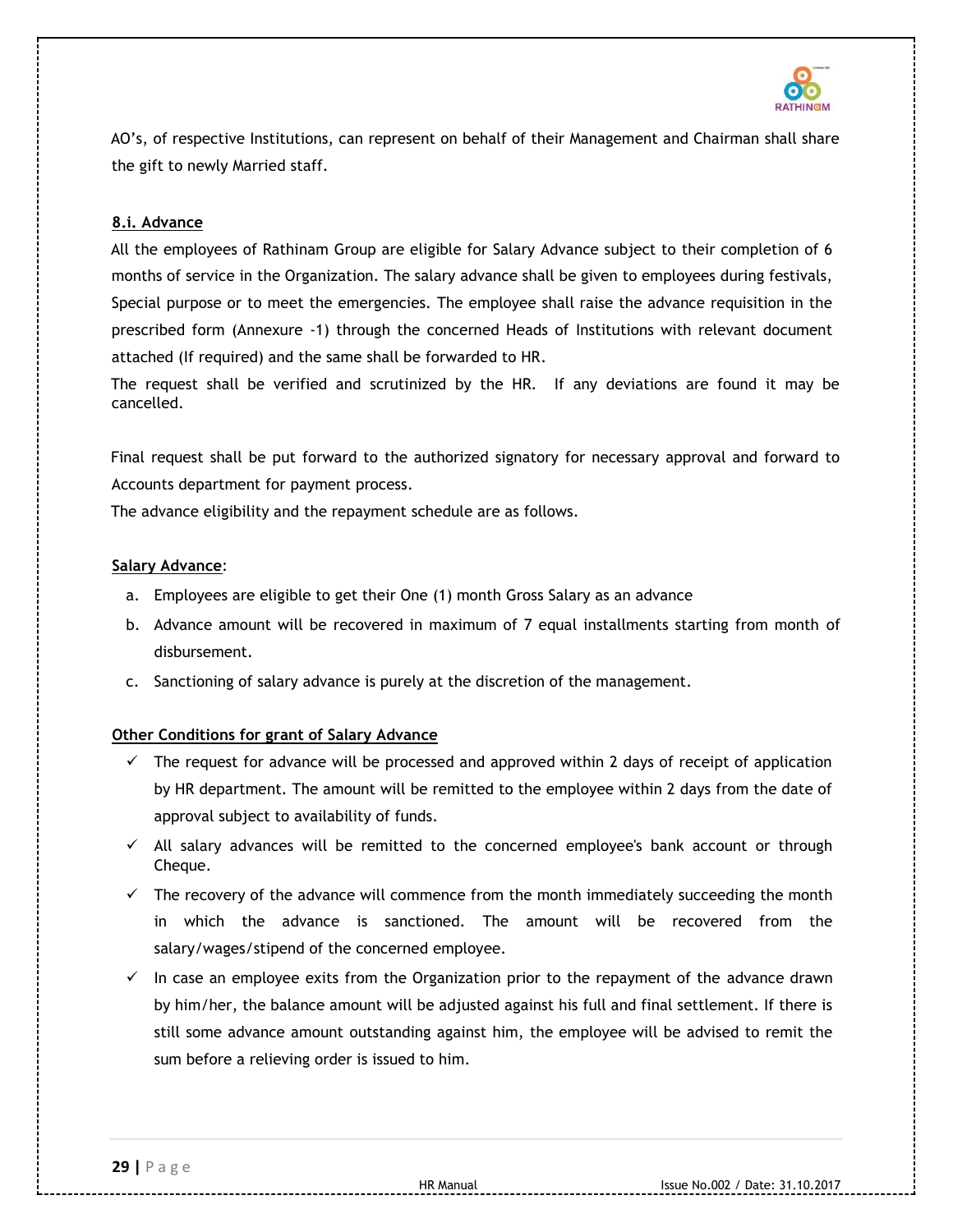

 $\checkmark$  The sanction of advance will be subject to budget provision and availability of funds to be determined and regulated by Accounts.

# **8.j.Employee Subsidiary Food Policy**

For the benefit of our employees, we provide food option to employees for them to enjoy good quality food at a concessional price. Here are the concessional prices:

| Type             | Rate Per Month (Rs) |
|------------------|---------------------|
| <b>Breakfast</b> | 450                 |
| Lunch            | 600                 |
| Dinner           | 450                 |

#### **How it works.**

- 1. Interested employee need to decide on availing the facility before the 25th of a month in order to avail the facility for the upcoming month, viz from 1st of the following month upto the end of the month.
- 2. Employees can choose their option for either Breakfast or Lunch or Dinner or all three.
- 3. HR Department will provide monthly food pass and Employees will have to purchase the coupons by the  $28<sup>th</sup>$  of earlier month; the charges will be debited from the next salary payment.
- 4. Employees will have to show pass/coupons to the caterer at the time of taking the food at the canteen.
- 5. Employee cannot opt out of the scheme in middle of the month.

## **Procedure:**

Employees need to submit monthly request to their respective Admin Head or through online request form.

Food for Visitor/ guest need to be intimated a day before through respective Admin to **Manager – SSS.** 

## **9. Dress Code:**

#### **General Principles**

**Everyone** in our Organization must dress in a way which:

- a. Is not likely to render them vulnerable to criticism or allegation or ridicule
- b. Is not likely to be viewed as offensive, revealing or sexually provocative
- c. Does not distract, cause embarrassment or give rise to misunderstanding
- d. Does not include any political or otherwise contentious symbolism or slogans
- e. Is not considered to be discriminatory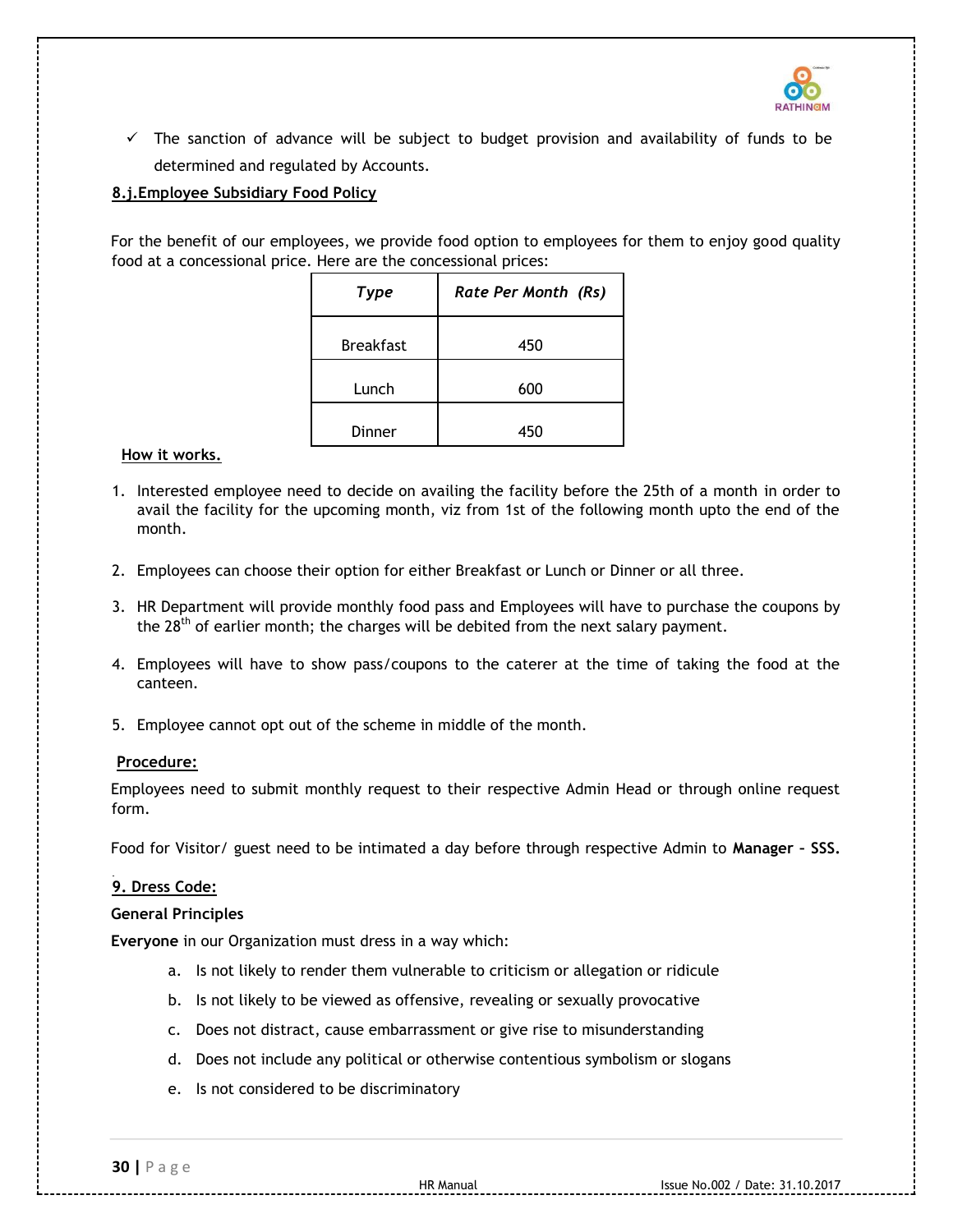

- f. Is respectful of ethnic and cultural difference
- g. Is smart, clean and 'neat and tidy' (This concept includes the expectation that clothes will be ironed, shirts will be tucked in, trousers legs will not be tucked into socks, wellordered, etc.)
- h. Maintain effective personal hygiene

All our Staff are expected to dress smartly **and any outfit worn must, in its entirety, be deemed to be smart.**

| <b>DRESS CODE:</b> | <b>Male Staffs</b>                                                     | <b>Female Staffs</b>                                                                                                                                             |
|--------------------|------------------------------------------------------------------------|------------------------------------------------------------------------------------------------------------------------------------------------------------------|
|                    |                                                                        | 1, Formal Saree for Teaching Faculties on<br>all regular working days.<br>2, Regular/ Long Salwar Kameez will be<br>accepted only for RTZ staff's & RIPS Staff's |
|                    | Tie (Mandatory for Teaching<br>Faculties)                              | Over Coat (Mandatory for Teaching<br>Faculties)                                                                                                                  |
|                    | Formal Shoes (Black or brown)                                          | Sandals / Cut Shoes.                                                                                                                                             |
|                    | Lab Coats & Shoes for Laboratory<br>Sessions                           | Lab Coats & Shoes for Laboratory Sessions                                                                                                                        |
|                    | Display of Identity Cards                                              | Display of Identity Cards                                                                                                                                        |
|                    | Maintain a professional look with<br>clean shave or well groomed beard |                                                                                                                                                                  |
|                    | Short, Gaudy or Embroidered shirts                                     | Short type Salwar Kameez and Short Tops                                                                                                                          |
|                    | T Shirt, JEANS or Colored Trousers                                     | High Heeled Foot wear (more than 2.5<br>inches)                                                                                                                  |
|                    | Chappals, Colouring of hair and<br>wearing of studs                    |                                                                                                                                                                  |

Saturday business casuals will be allowed for all employees of Rathinam Group. In exceptional cases formals is mandatory.

# **10. Grievance Procedure**

The purpose of the Grievance Procedure is to assist in resolving workplace issues/ problems as they develop. We recognize that workplace challenges may arise from time to time and have found that the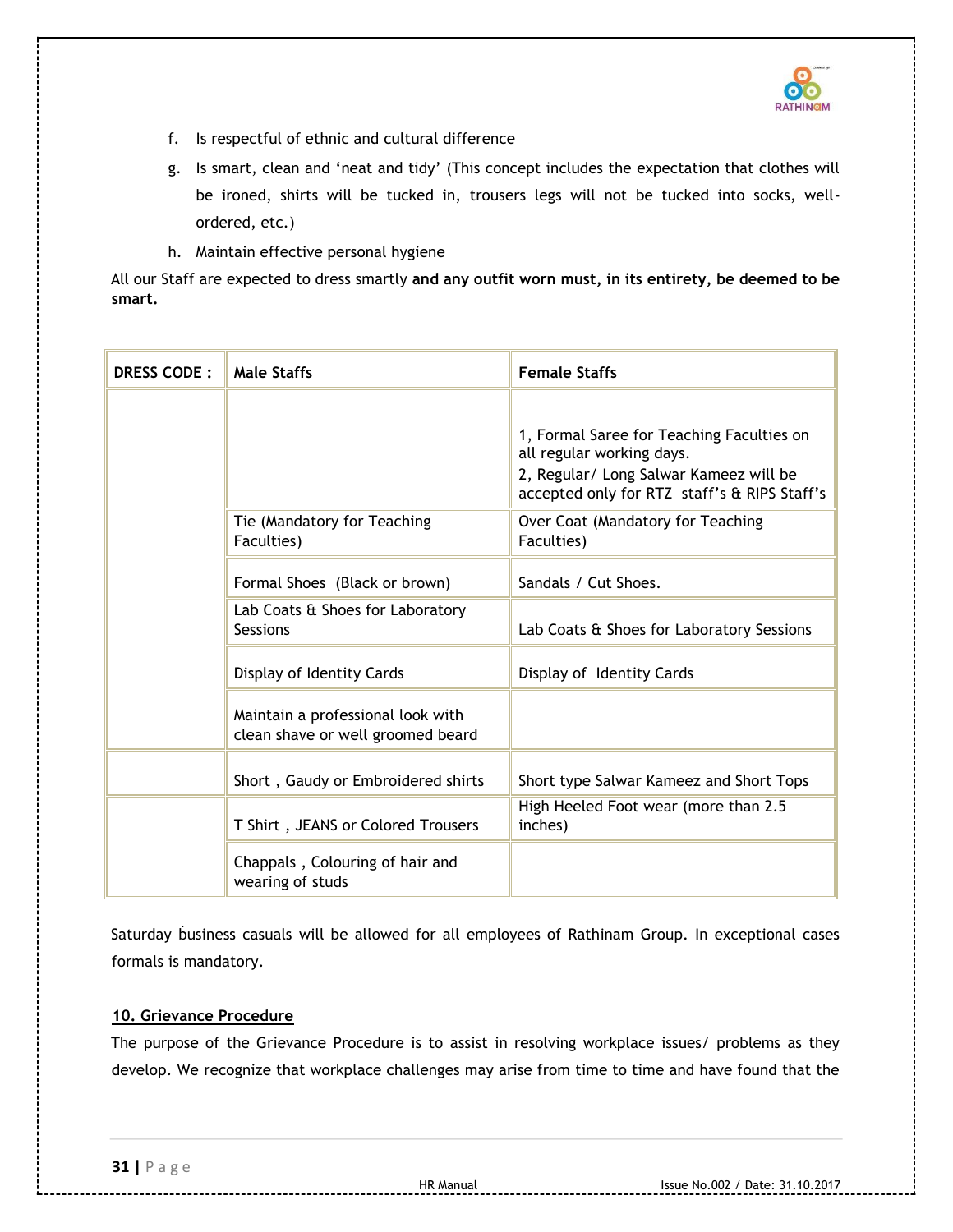

best way of maintaining job satisfaction and good working relationship, is to follow a procedure for solving problems and grievances.

The procedure aims to provide all employees with a number of avenues to have their grievances heard and resolved.

## Definitions

What is a grievance?

A grievance is any type of problem, concern or complaint related to work or the work environment. For example, you could have a grievance about:

- a. Transfer or promotion
- b. Staff development or training availability
- c. Rosters or hours of work
- d. Wage or salary levels
- e. Leave allocation
- f. The work environment
- g. Safety in the workplace
- h. The nature of supervision
- i. Performance appraisal
- j. Discrimination or harassment.

A grievance may be about any act, omission, situation or decision that you think is unfair, discriminatory or unjustified.

## **Responsibility**

The following people have responsibilities in relation to this procedure:

CEO Manager Human Resources Management Committee Principal Heads of Departments

# **Procedure**

The following procedure sets out the way in which we will handle a complaint. Please use it if you need to. Do not let people get away with harassment and unfair behavior.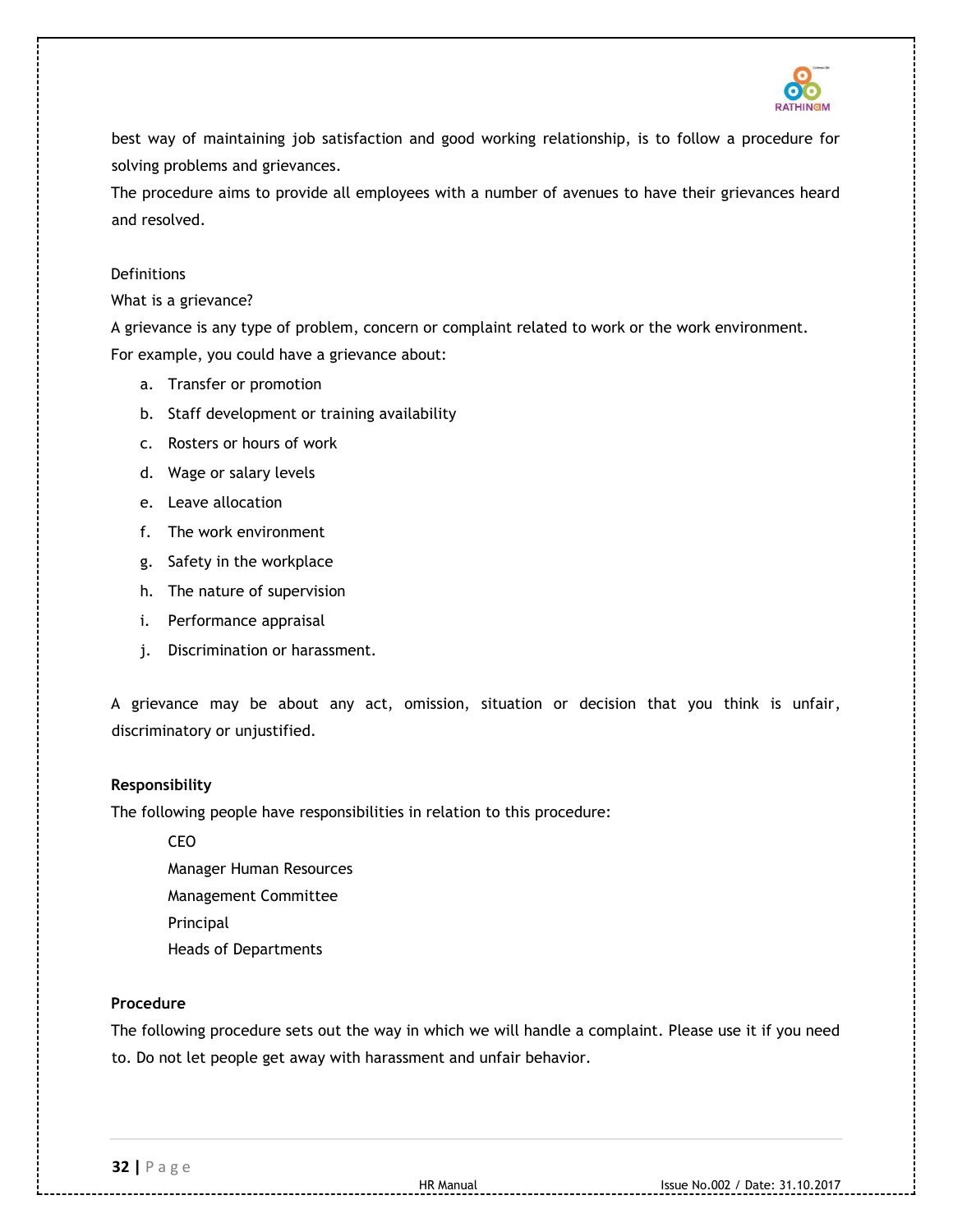

Employee Suggestion & Grievance box will be fixed at each Institution and which is will be monitored directly by HR Dept.

Employees can drop their grievance and which will be kept confidentially by HRD and corrective actions will be taken to resolve the issues.

1. Our Grievance Procedure is: CONFIDENTIAL

Only the people directly involved in the grievance, or in sorting it out, can have access to information about the grievance. Information goes on an employee's personnel file only if they are disciplined as part of sorting out the grievance.

IMPARTIAL - All affected parties sides get a chance to tell their grievances. No -one makes any assumptions or takes any action until all relevant information has been collected and considered. All sides have access to support or representation if they want or need it.

FREE OF REPERCUSSIONS OR VICTIMISATION - Management takes necessary steps to make sure that people involved in a grievance are not victimized by anyone for coming forward with the grievance or for helping to sort it out. Any victimization will lead to disciplinary action.

However, if the grievance procedure is used by an employee to lie about someone, the employee too can be disciplined. Of course, if we decide that we need to take disciplinary action against someone for breaching any of our policies or standards, then we will do so. However, we will do this fairly and consistently.

SENSITIVE - the people who help sort out grievances have been specially trained to treat all grievances Sensitively. You won't be laughed at or treated badly for making a grievance, or for explaining your side of the story.

TIMELY - Management aims to deal with all grievances as quickly as possible. There are time limits for the different stages. The aim is to sort out all grievances within four weeks if at all possible. Most grievances can be sorted out even faster than this.

# **10.a. Disciplinary action**

If the person sorting out the grievance decides that there has been a breach of one of our policies or standards disciplinary action shall be taken against the person.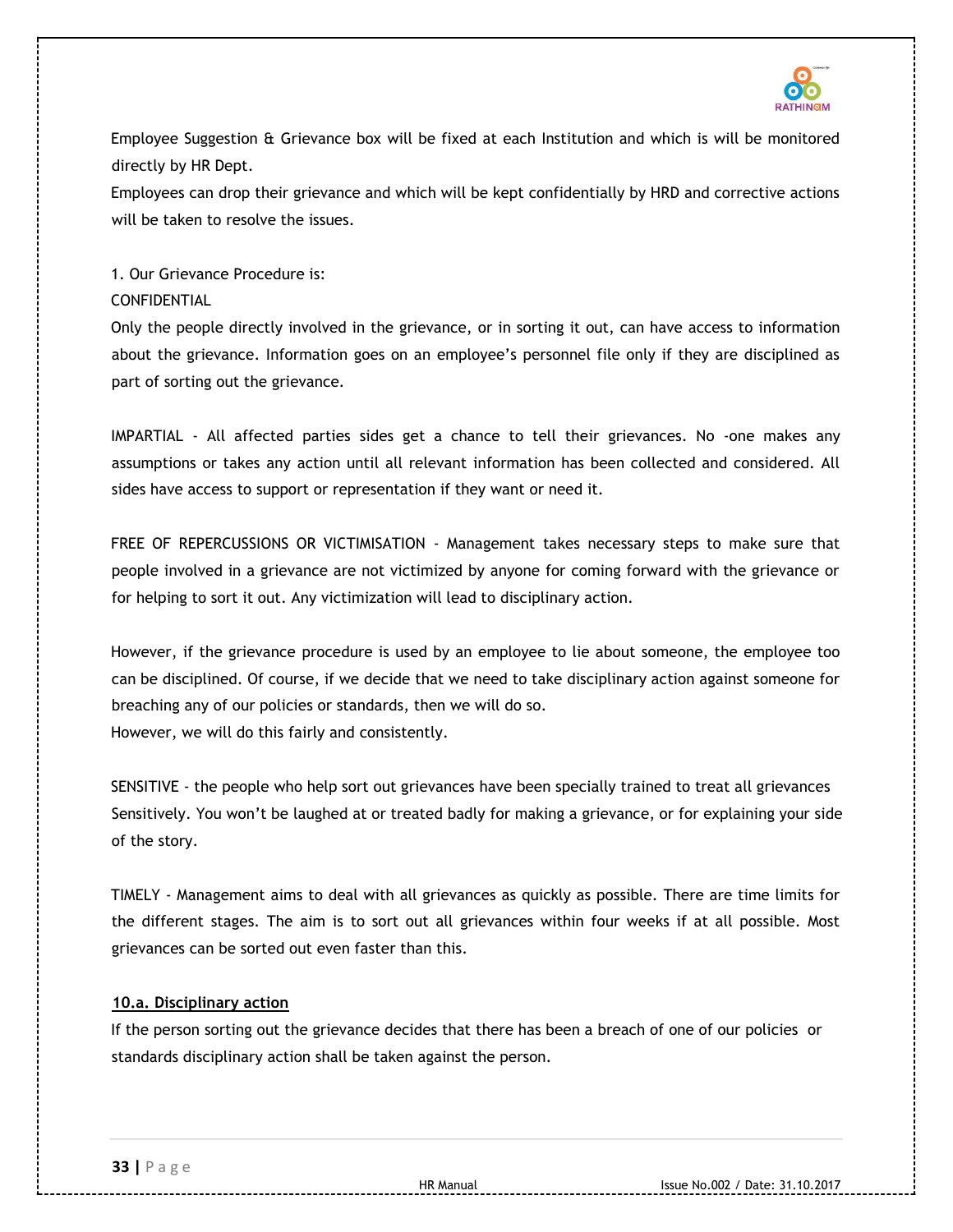

If your grievance consists of lies, you can be disciplined. If the person or people you complained about are found to have committed a breach of one of our policies or standards, they can be disciplined.

Disciplinary Committee will be formed and Enquiry officer will be appointed.

The level of discipline will depend on such things as:

- a. The seriousness of the breach
- b. Whether they have been officially warned or disciplined before about this type of breach
- c. Whether there are any circumstances that mean they should not be disciplined at all, or d. Not disciplined so seriously.
- e. Discipline could involve one or more of the following:
- f. A written apology
- g. Counseling
- h. An official warning
- i. Loss of promotion rights or
- j. Wage/salary reduction for a specified period
- k. Transfer or demotion
- l. Dismissal.

If necessary further legal proceeding will be followed depends on the ground of compliant. A record of the grievance and the resulting disciplinary action will be placed on the personnel file of the person who is disciplined. The grievance handlers will also send all their notes and a copy of the record of the grievance to Manager Human Resources for filing.

# **Some Possible Outcomes**

All records, including allegations, investigation reports, interviews and file notes will be securely kept within the Human Resources Department to ensure privacy and confidentiality is maintained for all parties involved.

# **10.b. Women in Work Place : To Work Without Harassment**

On 13th August 1997, the Supreme Court of India held that sexual harassment of women is a violation of

the fundamental right of women to work in a safe environment. The Supreme Court has defined 'sexual harassment' to include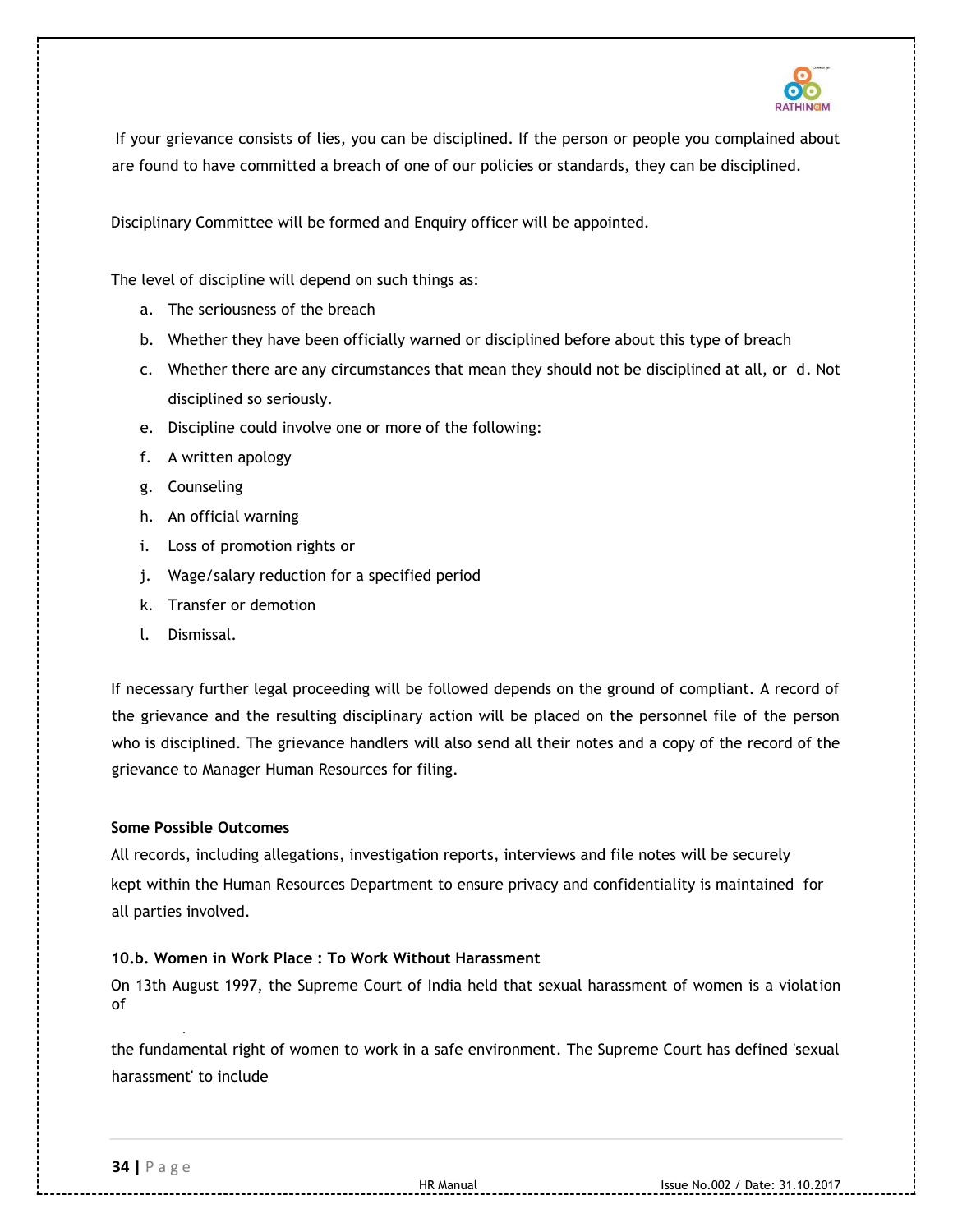

Physical contact and advances Demand or request for sexual favors Sexually colored remarks Display of pornography

Any other unwelcome physical, verbal or non-verbal conduct of a sexual nature.

Often such behavior goes unpunished because of hesitation on the part of women to report such behavior out of a sense of shame or fear or both. It is important for women to protest against any behavior that they feel is unwanted and unacceptable. The Complaint Committee at Rathinam Group has been set up with the aim of providing women an appropriate complaint mechanism against unwelcome sexually determined behavior whether directly or by implication.

## **What should you do if you are sexually harassed?**

Do not feel ashamed. Tell the harasser very clearly that you find his behavior offensive.

Do not ignore the harassment in the hope that it will stop on its own. Come forward and complain to the Complaint Committee.

Talk to somebody you trust about the harassment. It will not only give you strength but also help others in similar situations to come forward and complain.

Keep a record of all incidents of sexual harassment. If you feel the need to register a formal complaint later, this record will be helpful.

## **What action can be taken against the offender?**

The Complaint Committee is deemed to be an Inquiry Authority for the purpose of CCS (Conduct) Rules, 1964 and the report of the Complaint Committee is deemed to be an Inquiry Report under the rules. After it has been proved that the offender has indulged in sexual harassment in the work place, appropriate disciplinary action would be taken against him irrespective of his status in the Institute (staff, faculty, student). Where such conduct amounts to a specific offense under the Indian Penal Code or under any other law, a complaint will be made to the appropriate authority for action in accordance with the law.

Care shall be taken by the committee to ensure that the victims of sexual harassment and the witnesses shall not be victimized while dealing with the complaint. The victims also have the option to seek transfer of the perpetrator or their own transfer.

## **The Role of the Committee**

To act as Inquiry Authority on a complaint of sexual harassment.

To ensure that victims and witnesses are not victimized or discriminated because of their complaint. To take proactive measures towards sensitization of the staff, students and faculty members of our Institutions on gender issues.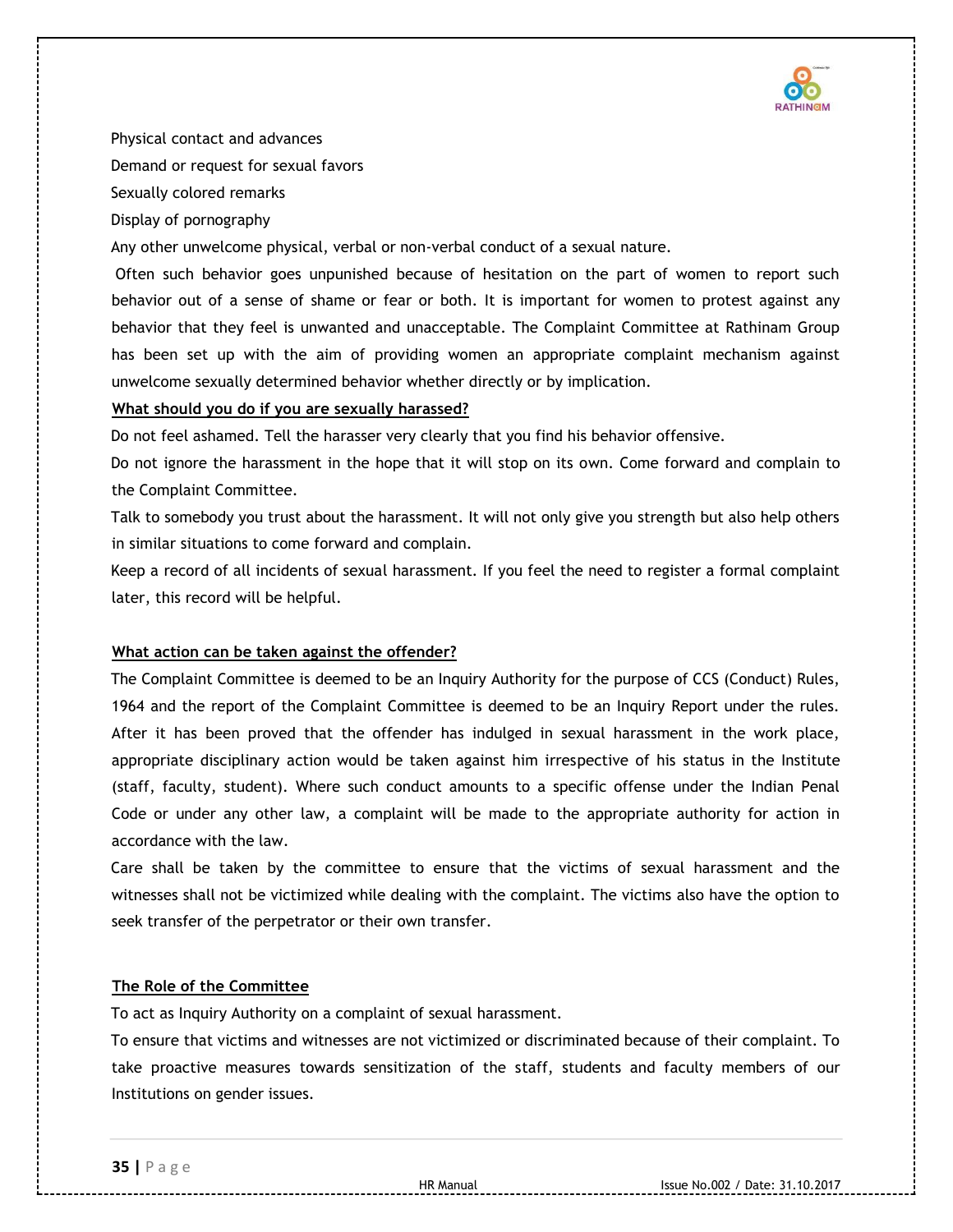

# **11. Leaving the Organization**

## **11. a. Notice period**

Notice period and pay in lieu of notice period

Every employee who desires to relieve must work for the stipulated notice period, or pay in lieu of the notice period. The employees, whose services are confirmed, will be required to give notice period of 3 months.

Provided further that in the case of Academic staff, the Institution may ask the Faculty to complete the teaching assignment in the respective term or Semester, and she/he may be relieved after completion of such assignment.

The decision to waive the notice period or accept payment in lieu thereof rests with the management. In cases where the termination is initiated by the Organization, the employee will be relived immediately with a additional of 20 days of Basic salary at the discretion of the management. However if the termination is due to "indiscipline or misconduct", notice pay will not be applicable.

The Management may withhold the settlement of accounts and issue of relieving letter to an employee who does not comply with the relevant clause pertaining to notice period.

'Pay' for the purpose of notice period means Gross Pay as per the compensation structure.

# **11.b. Cessation of Employment**

Resignation and Separation will be in accordance with the terms and conditions of employment. Normally, leave or sponsorship for training and development is not permitted during notice period. However, based on merits, grant of leave may be considered by the Head of Institutions/ Heads. Separation from the Organization can occur in the following events:

- $\checkmark$  On resignation from the services
- $\checkmark$  On retirement
- $\checkmark$  On being removed from the services or on being dismissed
- $\checkmark$  On the expiry of any fixed contract period
- $\checkmark$  On being found medically unfit to continue working in her/his present responsibility  $\checkmark$  On death of the employee.
- $\checkmark$  Employees are not being permitted to hold any office of profit either directly or indirectly outside the Institution without the permission of the Management. This includes an agency/ agent to any Insurance Company, also not to involve in any business or do any trading on your own account. Breach of any of the condition above will rend you liable to termination of your employment without notice.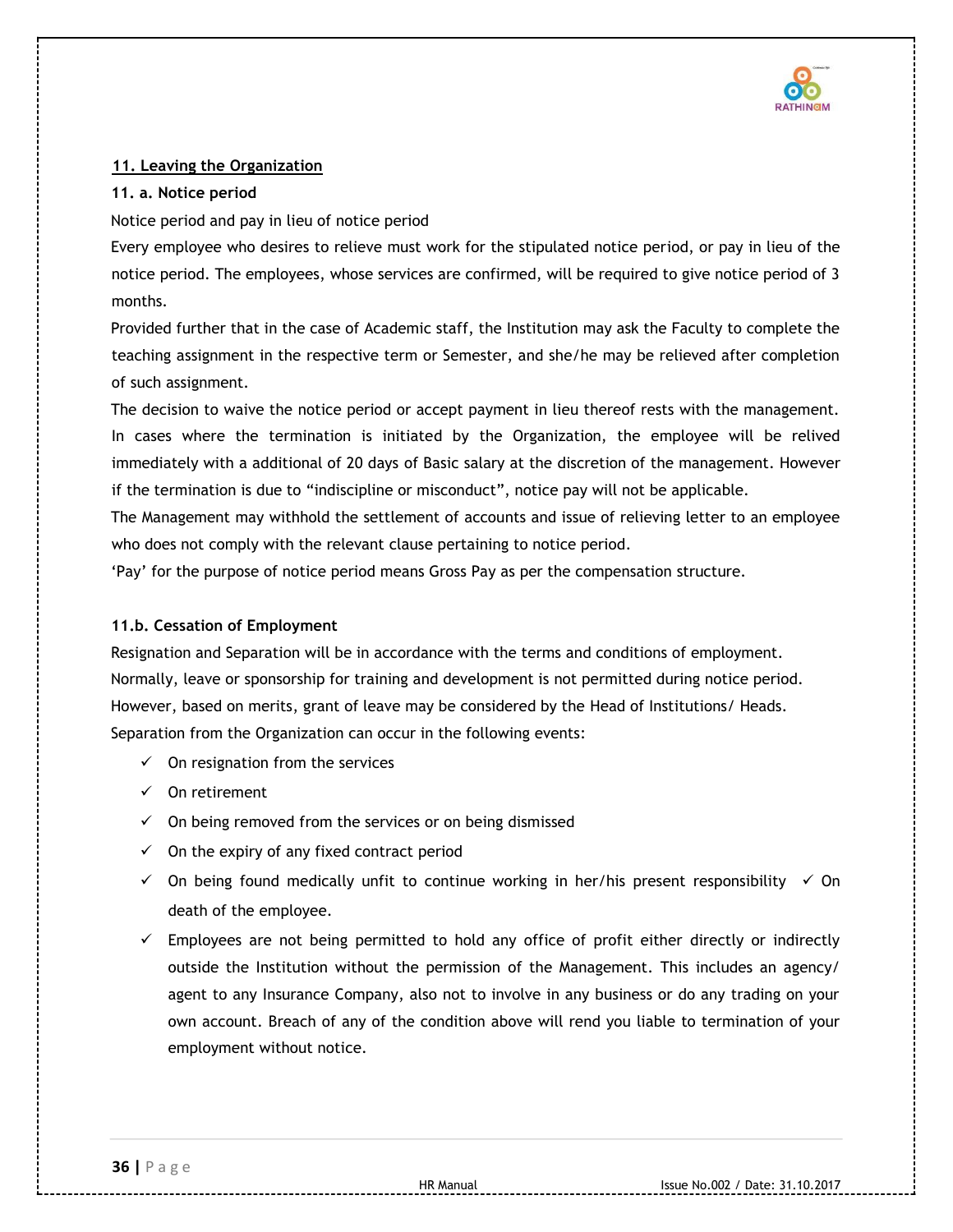

## **11.c. Resignation**

An employee, who wishes to leave the services of the Organization, has to submit a resignation letter giving notice as stipulated in the appointment letter, to the immediate Superior with a copy of the same to Human Resource Department.

If employee (Teaching staff) submit their resignation, his/ her 1 (one) month salary will be withhold and the same will be released depending upon their satisfactory performance in that particular semester based on their subjects handled result. Which can decided by Respective Institution Head/ Principal.

If employees avail, any leave during their notice period will be treated as Lop.

# **11. d. Retirement**

The retirement age will be 58 years. The age-proof certificate that is submitted by the employee at the time of appointment shall be final for determining the retirement date.

The last date of the month in which the employee was born is considered as the date of retirement. The payroll section will be advised regarding payment of dues to the employee after ensuring clearance from all concerned departments.

# **11.e. Termination**

An employee's services may be terminated due to

- $\checkmark$  Lack of job related skills
- $\checkmark$  Inadequate work performance
- $\checkmark$  Ouestionable character
- $\checkmark$  Indifferent attitude
- $\checkmark$  Integrity issues

Any other reason, which the organization believes renders the employee unsuitable for continued employment with the Organization**.** 

The appointment of an employee is made on the basis of the information supplied by them in their application / résumé at the time of interview. Their appointment shall become null and void in case any material error is established at any point of time. In such a case, the employee's services will be terminated with immediate effect.

The clearance formalities will be similar to those applicable for resignations.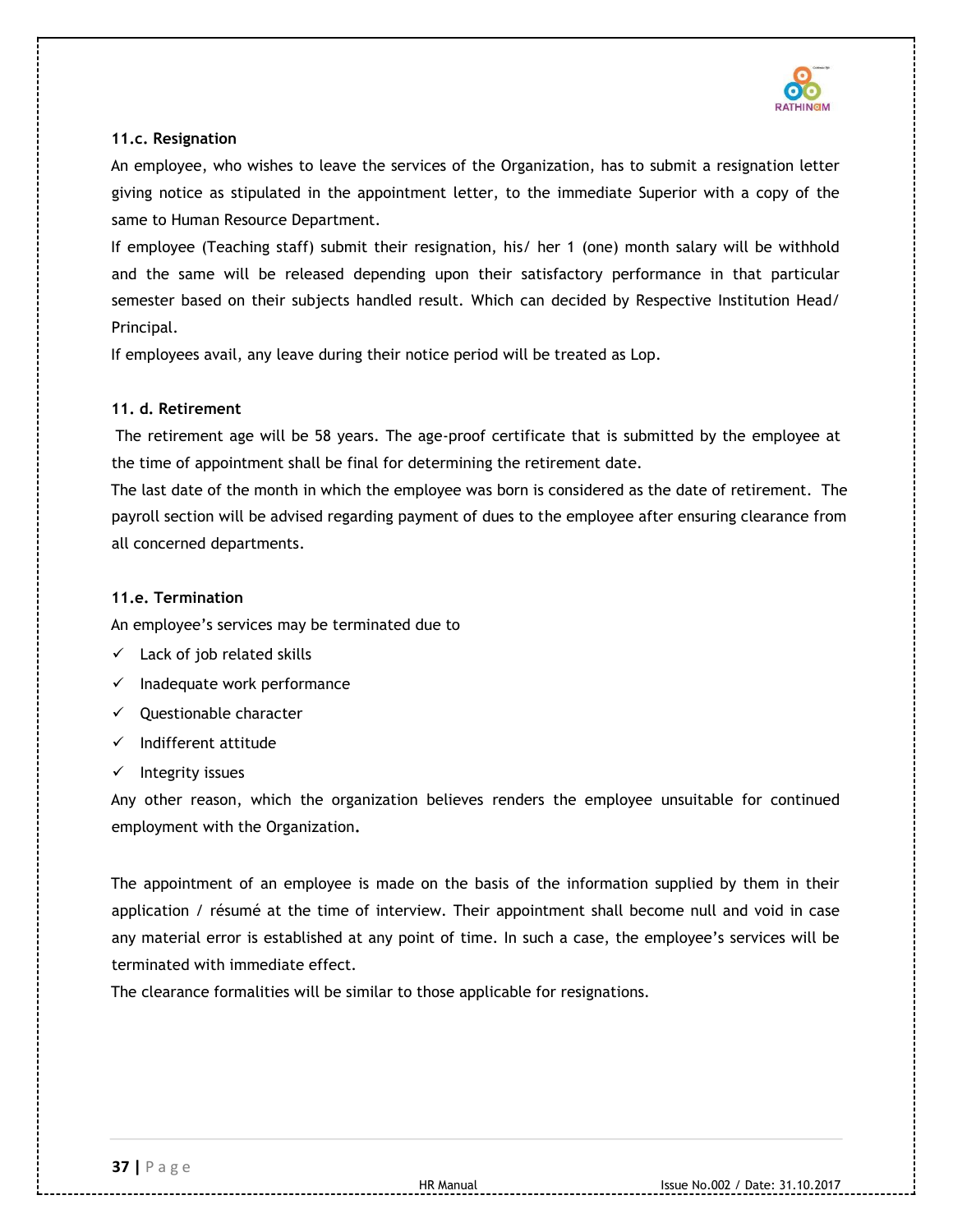

# **11.f. Expiry of Contract Period**

Employees engaged on contractual basis shall automatically cease to be employees of the Organization at the close of the last working day as stipulated in the contract. Such contractual employees will also be required to furnish a No-due / clearance certificate from all concerned for settlement of dues, if any. In case Management feels to extend his/her service period; same can be extended for the period of one  $(1)$  year...

# **11.g. Return of Office Property**

On cessation of employment with the Organization, the employee must surrender all property (laptop, phone, etc.), business related documents, confidential data or the like which may have been entrusted to the employee.

# **11.h. Lien on Service**

An employee who is absent from work without information or without obtaining prior approval of the Supervisor for more than eight (8) consecutive working days will lose his lien on service as this would amount to the employee voluntarily abandoning his employment in the Organization. The management would strike off the name of the employee from the roles of the Organization without any notice to the employee.

# **11. i. No due Certificate**

Employee should complete all his/her handing over and Submit his/her No-Dues certificate to HR Dept with proper clearance by their HoD, Principal, Library ,Finance & Accounts, Administration and other departments as required. Else the HR Dept will withhold their relieving until it get completed.

# **11. j. Exit Interviews**

Prior to leaving, exit interview will be conducted by the Human Resource Department.

Exit interview will be conducted for all employees exiting through formal separation, (resignation and retirement) except dismissal/ termination.

The exit interview will be applicable to all employees. On specific cases, the HR will conduct the exit interview via Telephone or face to face.

# **11.k. Full and Final Settlement**

Employees separating through formal exits will be eligible for the full and final settlements as per the below guidelines: